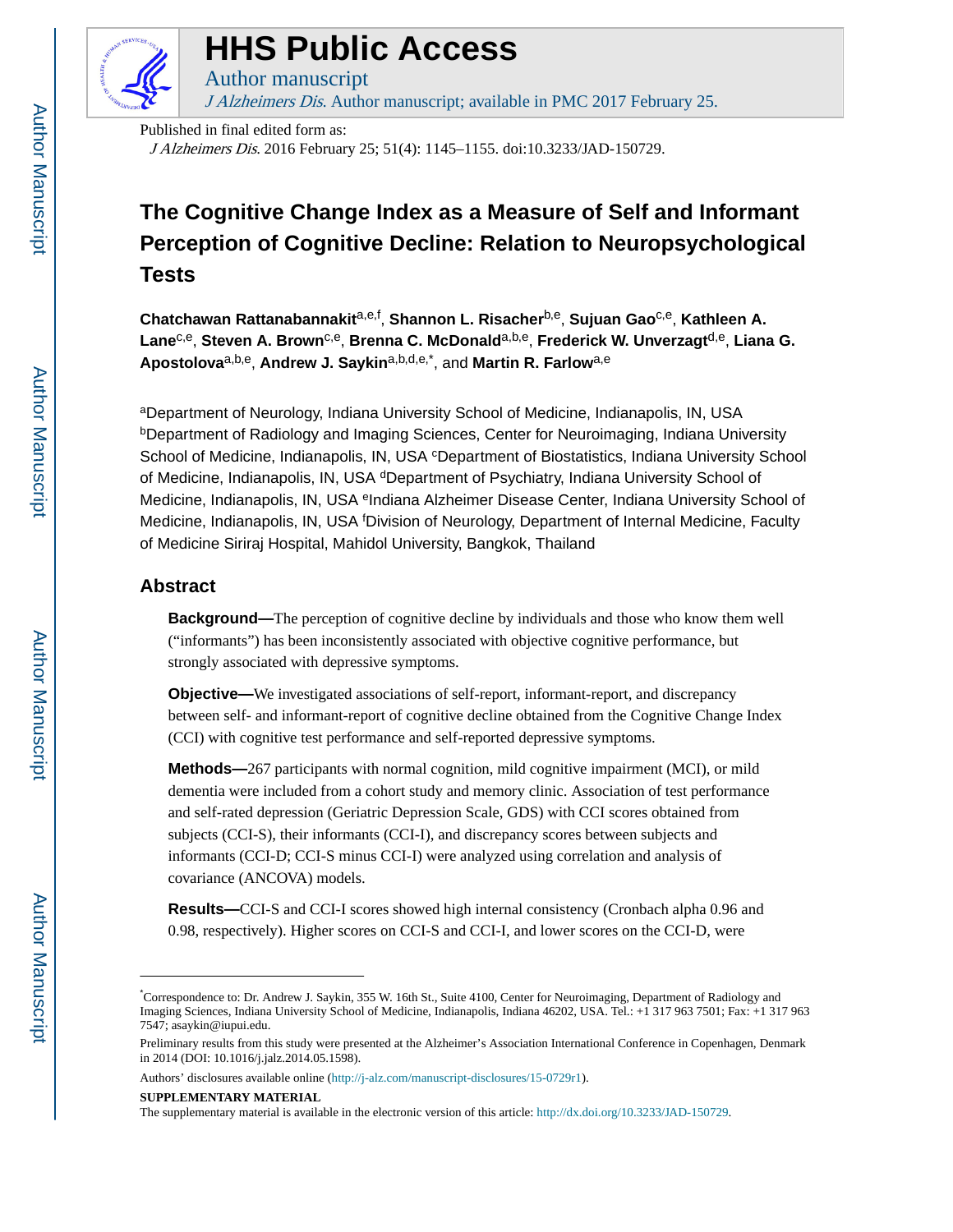associated with lower performance on various cognitive tests in both univariate and in ANCOVA models adjusted for age, gender, and education. Adjustment for GDS slightly weakened the relationships between CCI and test performance but most remained significant.

**Conclusion—**Self- and informant-report of cognitive decline, as measured by the CCI, show moderately strong relationships with objective test performance independent of age, gender, education, and depressive symptoms. The CCI appears to be a valid cross-sectional measure of self and informant perception of cognitive decline across the continuum of functioning. Studies are needed to address the relationship of CCI scores to longitudinal outcome.

#### **Keywords**

Alzheimer's disease; cognitive change Index; cognitive performance; subjective cognitive decline; validation

#### **INTRODUCTION**

Individuals in preclinical stages of Alzheimer's disease (AD) often self-perceive decline in their cognition more than a decade prior to a subsequent diagnosis of mild cognitive impairment (MCI) or dementia due to AD [1]. This self-perception of decline often plateaus or reverses as the illness progresses to dementia [2, 3]. The term subjective cognitive decline (SCD) has been used to describe this self-perceived decline in cognition over time [2]. Longitudinal studies have shown that cognitively normal individuals with SCD are at a higher risk to progress to MCI or dementia [4–6].

There is evidence that SCD is associated with increased likelihood of biomarker abnormalities consistent with AD, including findings from cerebrospinal fluid (CSF), structural and functional magnetic resonance imaging (MRI), positron emission tomography (PET), and visual contrast sensitivity [7–16]. However, the associations between SCD and concurrent performance on objective cognitive tests have been inconsistent across studies. Since it is acknowledged that depression, anxiety, and personality factors may affect the perception of cognitive decline and objective cognitive performance  $[2, 17-21]$ , these variables might contribute to the inconsistent results regarding the relationship between SCD and objective cognitive performance.

Confirmation of cognitive decline by an informant was not considered necessary for the classification of SCD in the initial consensus definition [2]. However, there is increasing evidence that report of one's cognitive decline by family members or any other close observer correlates better with objective cognitive performance than self-report [22, 23] and may be a better predictor of subsequent conversion to MCI or dementia [24–26]. Additionally, compared to informant-only or self-only report of cognitive decline, using mutual report by both subjects and informants has been found to give an even better prediction of cognitive decline, with report of decline by both self and informant shown to be associated with an additive degree of risk for dementia [27, 28].

The discrepancy between self and informant reports of cognitive decline can be interpreted as under- or over-estimation of one's cognitive problems by the subject in relation to the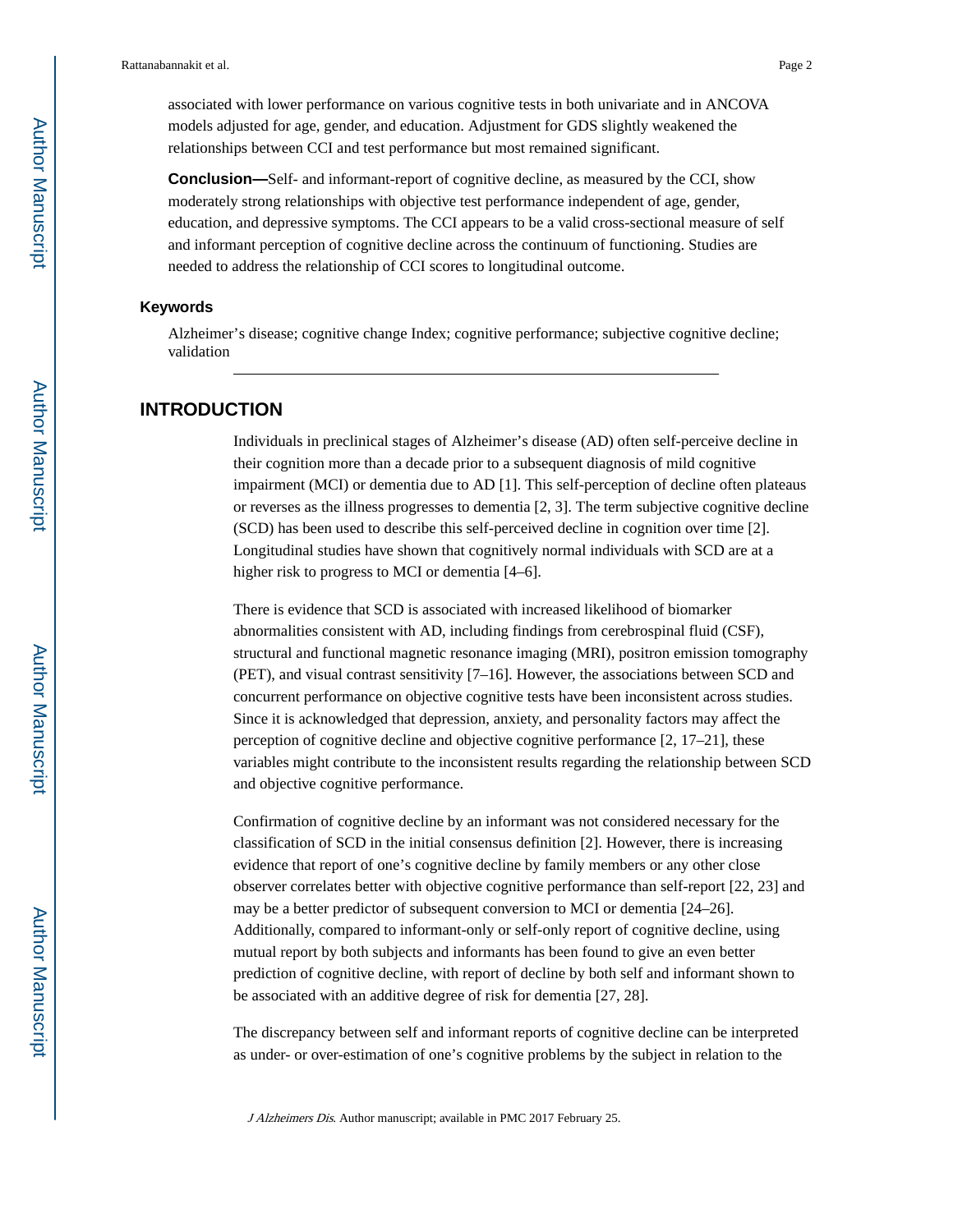informant. Limited data has been published to date examining the discrepancy between self and informant reports of cognitive decline and their relationship to objective cognitive performance. Edmonds et al. examined this relationship by using the discrepancy score obtained from self- minus informant-report of the measurement of Everyday Cognition (ECog) questionnaire in a cohort that included cognitively normal and MCI participants, and demonstrated that amnestic MCI subjects who underestimate their decline relative to their informants on ECog memory items show worse performance on an objective recall memory test [29]. Moreover, they also demonstrated that underestimation of cognitive problems was associated with CSF AD biomarkers and progression to dementia. So, instead of using reports of cognitive decline from self-only or informant-only, difference scores from these two reports may show a better relationship to objective cognitive performance or predict the risk of cognitive decline.

The Cognitive Change Index (CCI) is a tool used to assess the perception of cognitive decline in memory, executive function, and language domains from both self and informant perspectives. The present 20 item version of the CCI was adapted from a larger item pool used in previous research on cognitive complaints in older adults by Saykin et al. [8] with item selection based primarily on considerations regarding targeted content within and across the three included domains (episodic memory, executive function, and language) as well as analyses (unpublished data) on associations with neuroimaging, cognitive and outcome variables in an independent sample. The CCI Self and Informant questionnaires are available on request from the authors (contact Dr. Saykin at asaykin@iupui.edu). The memory items from the self-report of the CCI are also used in the Alzheimer's Disease Neuroimaging Initiative (ADNI) cohort study as a criterion to identify subjects with significant memory concern [10] (also see [http://www.adni-info.org\)](http://www.adni-info.org). The current study aims to examine the association of CCI scores, obtained from participants and their informants, with objective cognitive performance measures, as well as study their association with subjectively rated depression, in a mixed sample of individuals with normal cognition, MCI, and mild dementia. In addition to using the CCI scores reported by self-only or informantonly in our analyses, we also used the difference score obtained from self- minus informantreports as a proxy measure for the subjects' insight into their cognitive deficits (excessive worry/overestimation versus lack of insight/underestimation) and examined its relationship with cognition, which has received limited attention in prior studies. Finally, we investigated the effect of depressive symptoms on the association between CCI scores and objective cognitive performance.

## **MATERIALS AND METHODS**

#### **Setting and participants**

The study was approved by the Indiana University (IU) Institutional Review Board before data access and analysis. We collected data from participants with Mini-Mental State Examination (MMSE) 18 from the local National Institute on Aging-Indiana Alzheimer Disease Center (IADC) cohort and the Memory Clinic (MC) of the IU Health Neuroscience Center between January 2013 and November 2014. Individuals who are enrolled in the IADC are volunteer participants recruited via a variety of mechanisms, including community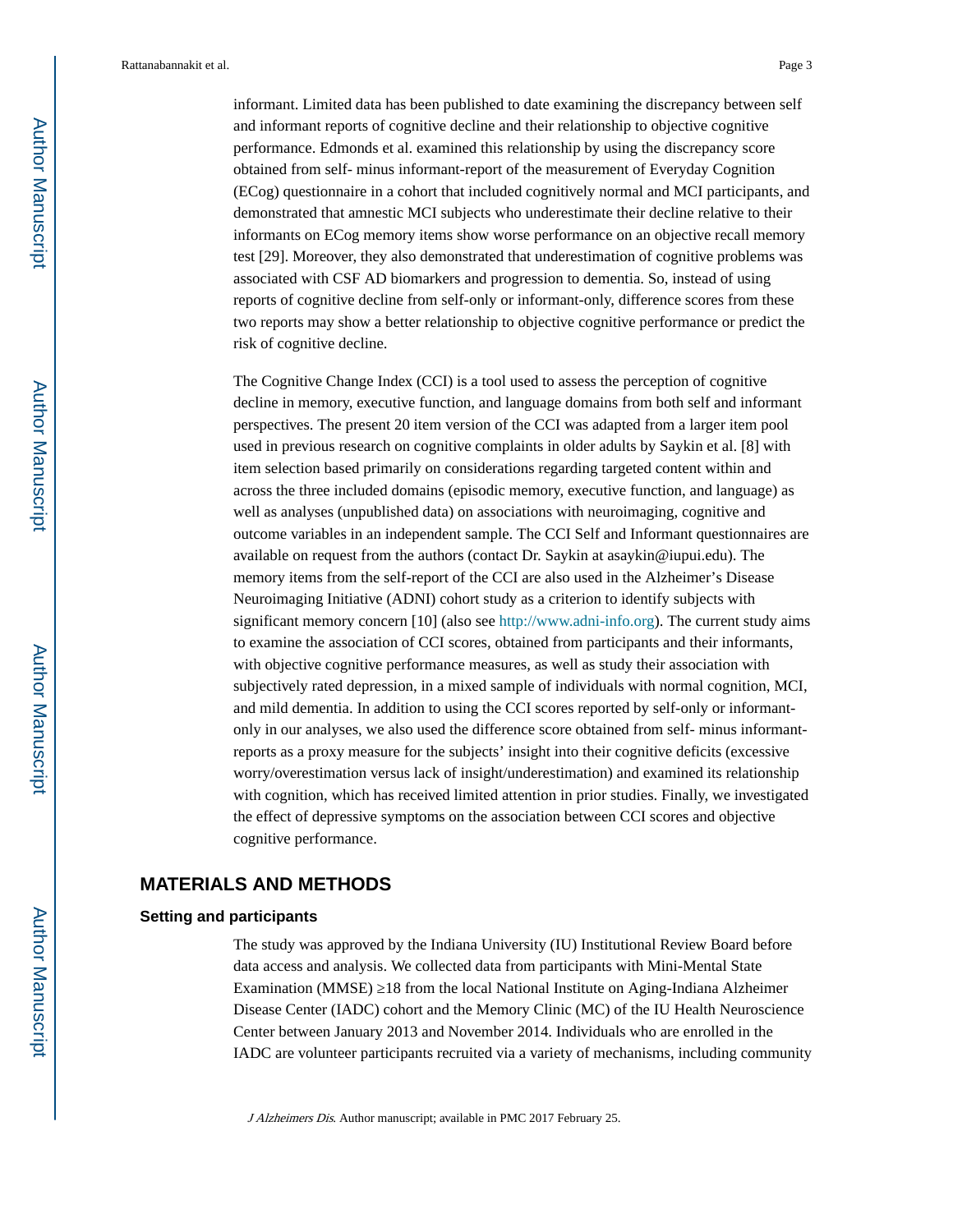outreach and advertisements, clinical referral, and participation in studies of familial genetic disorders. Patients seen in the MC are initially evaluated due to clinical memory concerns and may present with problems in other domains as well. After excluding subjects with incomplete CCI data, 267 adults and their informants were included. Demographic, family history, medical history, and neuropsychological assessment data were collected.

Clinical diagnoses of normal cognition, MCI, or dementia were determined by consensus between two or more clinicians. Cognitively normal participants (CN) were defined as having no deficit in instrumental activities of daily living and no evidence of objective cognitive impairment. Diagnosis of MCI was based upon the Petersen criteria [30] and defined as having a report of cognitive change by the participant, informant, and/or clinician with objective cognitive impairment greater than 1.5 standard deviations outside the ageadjusted normative mean in at least one cognitive domain and intact instrumental activities of daily living. Diagnosis of dementia was based upon standard criteria for dementia of the Alzheimer's type or for other non-Alzheimer's dementing disorders including DSM-IV [31], NINCDS-ADRDA [32] for diagnosis of AD, NINDS-AIREN criteria for the diagnosis of vascular dementia [33], Neary consensus on clinical diagnosis criteria for frontotemporal lobar degeneration [34] and McKeith's criteria for the clinical diagnosis of dementia with Lewy bodies [35].

#### **Cognitive and behavioral assessments**

Participants underwent detailed neuropsychological evaluation, including measures of general cognition, memory, language, attention, executive function, and visuospatial ability. Only cognitive tests results obtained within three months of the CCI were included in the analysis. The Consortium to Establish a Registry for Alzheimer's Disease (CERAD) battery of neuropsychological tests [36] was used in the MC, while another extensive battery of tests including those from the National Alzheimer's Coordinating Center (NACC) Uniform Data Set was used in the IADC cohort. The test batteries shared the MMSE [37], Animal Fluency [38], Constructional Praxis [39] and Trail Making Test (Parts A and B) [40]. The CERAD incorporates a shorter 15-item Boston Naming Test (BNT) [36] while the full 60-item BNT [41] was used in the IADC cohort. Notably, the two study subject sources used different verbal learning tests: The Rey Auditory Verbal Learning Test (RAVLT) [42] was used in the IADC cohort while the CERAD's word list memory, recall, and recognition test was used in the MC. The CERAD's word list memory test was also used in some IADC participants in addition to the RAVLT. While the Geriatric Depression Scale (GDS) was used in both settings, the shorter 15-item GDS [43] was used in the IADC cohort, while the longer 30 item GDS [44] was used in the MC. As all items in the short 15-item scale were included in the 30-item scale, we transformed the 30-item GDS score into 15-item GDS score using each response in individual items and used only the 15-item GDS score in the present analysis.

#### **Cognitive change index**

The CCI consists of two parallel sets of 20 items asking participants and their informants to rate the participant's cognitive function compared to the previous five years. Participants and informants were asked to complete the CCI by responding to each item on a 1 to 5 Likert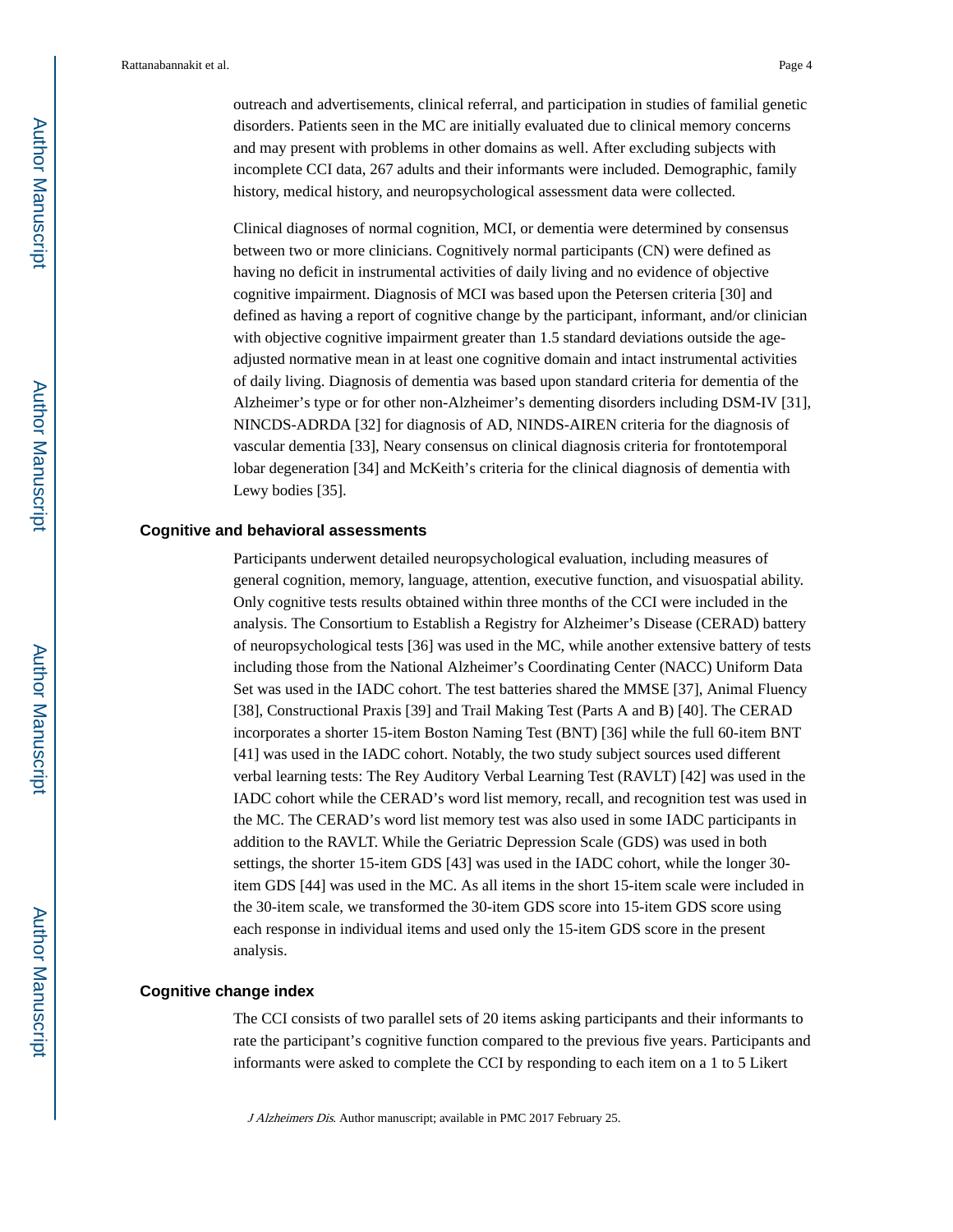scale with higher scores indicating greater decline ( $1 =$  no change or normal ability,  $2 =$ minimal change or slight/occasional problem,  $3 =$  some change or mild problem,  $4 =$  clearly noticeable change or moderate problem,  $5 =$  much worse or severe problem). 12 of the 20 CCI items focus on memory performance (e.g., "recalling information when I really try", "remembering things that have happened recently"), 5 of the 20 items evaluate one's executive function (e.g., "focusing on goals and carrying out a plan"), and 3 of the 20 items evaluate language (e.g., "understanding conversations"). In the informant-report, there are also questions asking about the informant's relationship to the participant, including average number of hours per week spent with participant, number of years he/she has known the participant, and confidence in the accuracy of his/her rating. All but one participant and 240 out of 267 informants completed the CCI during in-person visits. The remaining subject/ informants completed the questionnaire elsewhere and mailed it in.

The sum of all 20 items of the CCI self-report (CCI-S, range 20 to 100) and the CCI informant-report (CCI-I, range 20 to 100) were used in this study. The difference score between self and informant reports (CCI-D, range −80 to 80) was calculated as CCI-S minus CCI-I to demonstrate the discrepancy between self- and informant-reports. A positive value on the CCI-D indicates that the participant reported more severe cognitive impairment than his or her informant, while a negative value indicates that the informant reported greater cognitive impairment than the participant did.

#### **Statistical analysis**

Descriptive statistics of baseline clinical characteristics were calculated for all participants, including frequency and percentage for categorical variables and mean and standard deviation for continuous variables. Clinical characteristics, including age, gender, race, years of education, family history of dementia, diagnosis, CCI scores, and neuropsychological performance scores were compared between recruitment sites (IADC versus MC) using  $t$ tests for continuous variables and Fisher's exact tests for categorical variables. CCI scores and cognitive test scores were also compared between recruitment sites and diagnostic groups using analysis of covariance models (ANCOVA) adjusted for age, education, gender, and diagnosis. Following a significant overall effect, pair-wise comparisons were similarly made and  $p$ -values were adjusted using Sidak's multiple comparison method. Associations between CCI-S, CCI-I, and CCI-D scores and objective cognitive tests scores and GDS scores were assessed using Pearson's correlation coefficients. Partial correlation coefficients derived from ANCOVA models adjusted for various combinations of age, gender, education, GDS, and family history of dementia were also calculated to show the association after eliminating the influence of these covariates. Because of differences in the cognitive assessment by cohort, we calculated Z-scores for the different BNTs and verbal learning tests to combine participants from different cohorts in the analysis. The data used to standardize the 60-item BNT and the RAVLT came from the first exposure to the test of CN participants from the entire population of the IADC. The data used to standardize the 15 item BNT and the CERAD learning and delayed recall came from the control subjects in Morris et al [36]. Statistical analyses were performed using SAS version 9.4.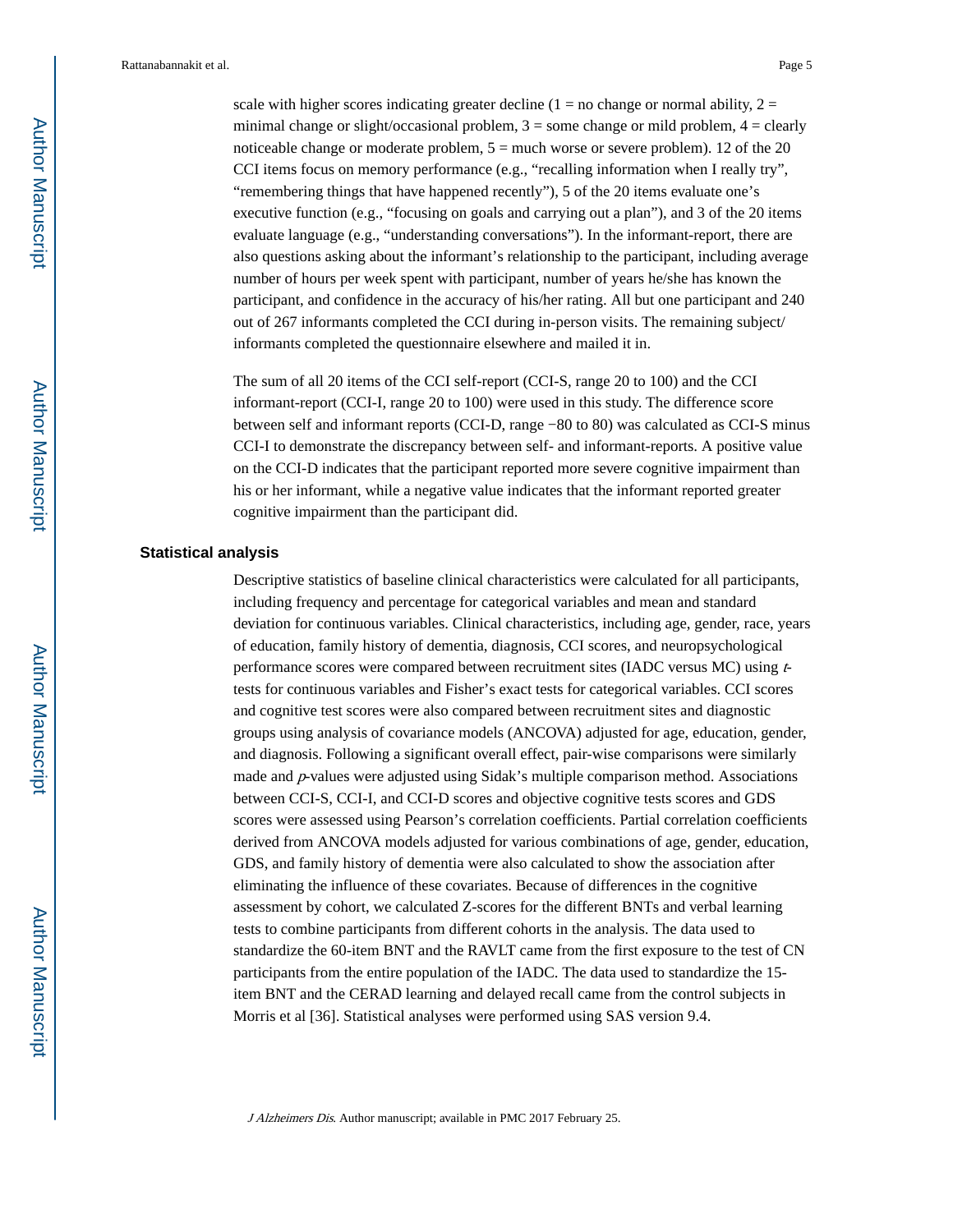## **RESULTS**

#### **Participant and informant demographic characteristics**

There were 170 (63.7%) participants from the IADC cohort and 97 (36.4%) from the MC. Demographic and cognitive comparisons of the two cohorts can be seen in Table 1. The mean age of all participants was  $67.8 \pm 11.2$  years (range  $25.1 - 91.0$  years) and  $51.7\%$  were female. There was no difference in age between participants from the two cohorts, but the IADC cohort had a significantly greater proportion of females. The mean education of all participants was  $15.6 \pm 2.8$  years. IADC participants were significantly more educated than participants from the MC. 139 (52.1%) of all participants had a family history of dementia in at least one parent. Participants from the IADC had a significantly higher proportion of parental history of dementia compared to those from the MC. Overall, 149 (55.8%) participants were classified as CN, 96 (36.0%) had a diagnosis of MCI, and 22 (8.2%) had a diagnosis of dementia. The MCI diagnoses consisted of single-domain amnestic MCI (44.8%), multiple-domain amnestic MCI (47.9%), and non-amnestic MCI (7.3%). AD was the main clinical diagnosis in participants with dementia (50.0%), followed by frontotemporal dementia (22.7%), and dementia with Lewy bodies (13.6%). There was a significant difference in the diagnoses between participants from the IADC and the MC. Most participants from the IADC (75.9%) were CN, whereas most participants from the MC (73.2%) had the clinical diagnosis of MCI.

Most informants were the participant's spouses or partners (66.9%), followed by children (20.2%), and others (12.9%), including friends, siblings, and other relatives. The mean time that informants spent with participants was  $75.4 \pm 60.4$  hours per week, and they had known participants for a mean of  $38.8 \pm 15.9$  years. 65.3% of all informants rated their confidence in the accuracy of their CCI evaluation as very high, 31.4% as good, 2.5% as low, and 0.8% as very low.

#### **Performance characteristics of CCI and objective neuropsychological performance**

Participants from the MC had significantly higher CCI-S and CCI-I scores than participants from the IADC (Table 1). These differences remained significant even after adjusting for age, gender, education, diagnosis, family history of dementia, and GDS ( $p = 0.0117$  for CCI-S;  $p = 0.0001$  for CCI-I).

After adjusting for age, gender, education, and diagnosis, no difference in cognitive test performance or GDS score was found between participants from IADC and the MC ( $p$ ) 0.05) except for the BNT, where participants from the IADC had significantly higher scores  $(p = 0.0001)$ .

#### **Internal consistency of CCI-S and CCI-I and association between these reports**

Cronbach alpha scores were 0.96 for the CCI-S and 0.98 for the CCI-I, suggesting good internal consistency. CCI scores obtained from subjects and informants were moderately correlated with each other ( $r = 0.53$ ,  $p < 0.0001$ ). Looking within CCI-I and CCI-S separately, the scores obtained from memory, executive function, and language subscales were significantly correlated with the total score and each subscale score (rs from 0.71 to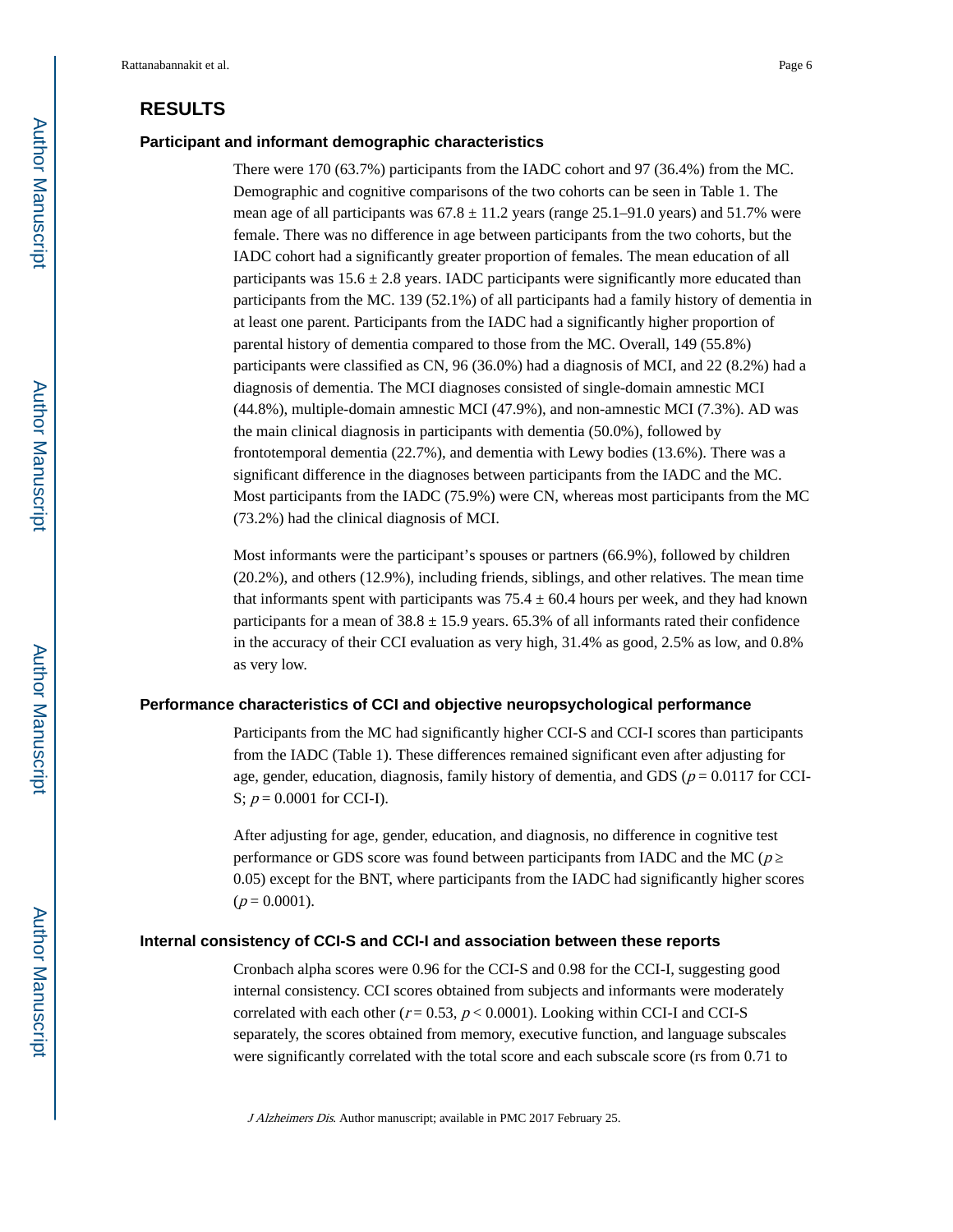0.98, all  $p < 0.0001$ , Supplementary Table 1). The subjective subscale scores were also significantly correlated with the informant subscale scores (rs from 0.38 to 0.53, all  $p \lt \theta$ ) 0.0001).

#### **CCI scores in each diagnostic subgroup**

CCI scores from participants and informants were lowest in the CN group compared to the MCI or dementia groups, as expected (all  $p < 0.0001$ , except  $p = 0.04$  for CCI-S between CN and MCI) (see Table 2 and Fig. 1). CCI-I scores were significantly higher in those with dementia ( $p = 0.03$ ) compared to MCI, whereas the CCI-S did not show a significant difference between these two diagnosis subgroups ( $p = 0.97$ ). CCI-D scores were observed to be positive in the CN subgroup, but the opposite (i.e.,  $CCI-I > CCI-S$ ) was seen in participants with MCI or dementia. Significantly lower CCI-D scores were found in participants with dementia compared to those in the MCI ( $p = 0.01$ ) and CN ( $p < 0.0001$ ) groups. Participants with MCI also had significantly lower CCI-D scores ( $p < 0.0001$ ) than those in the CN group.

#### **Association of CCI scores with neuropsychological test performance**

Univariate analysis showed that CCI-S and CCI-I were significantly correlated (all  $p <$ 0.001; Table 3) with objective tests of global cognition (MMSE,  $r = -0.27$  and  $-0.43$ ), spatial ability (Constructional Praxis,  $r = -0.28$  and  $-0.26$ ), memory (Z-score of verbal learning tests; total learning and delayed recall scores, rs from −0.47 to −0.31), processing speed and executive function (Trail Making Test Parts A and B, seconds to complete, rs from 0.36 to 0.45) and language (Z-score of Boston Naming Test, Animal Fluency, rs from −0.46 to −0.28). Higher CCI-S or CCI-I scores were associated with poorer cognitive performance. CCI-D showed significant ( $p < 0.05$ ) but weaker correlations than CCI-S or CCI-I with all cognitive tests except for Constructional Praxis ( $p = 0.57$ ). As expected, all significant associations between CCI-D and cognitive performance were in the opposite direction compared to the relation of CCI-S and CCI-I scores ( $r = -0.16$  and  $-0.15$  for Trail Making Test Parts A and B, and  $r = 0.19$  to 0.26 for other cognitive tests) corresponding to loss of insight into one's cognitive deficits among the cognitively impaired. Significant positive associations were shown between the GDS and both the CCI-S ( $r = 0.56$ ,  $p < 0.0001$ ) and CCI-I ( $r = 0.39$ ,  $p < 0.0001$ ), but not between GDS and CCI-D ( $p = 0.41$ ). Adjustments for age, gender, and education did not meaningfully alter the pattern of findings with the exception of the relationship of CCI-D to the Trail Making Test Part A and B which was rendered non-significant.

## **Effect of depressive symptoms on the association of CCI scores and objective cognitive performance**

Most of the relationships between CCI scores and objective cognitive test performances reported above were slightly attenuated but remained significant after adjusting for depressive symptoms as measured by the GDS, except for the relationship between CCI-D and Trail Making Test Part B, which was rendered non-significant (see Table 4). The relationship between CCI-S and MMSE was also attenuated to non-significant after adjusting for age, gender, education, and GDS score.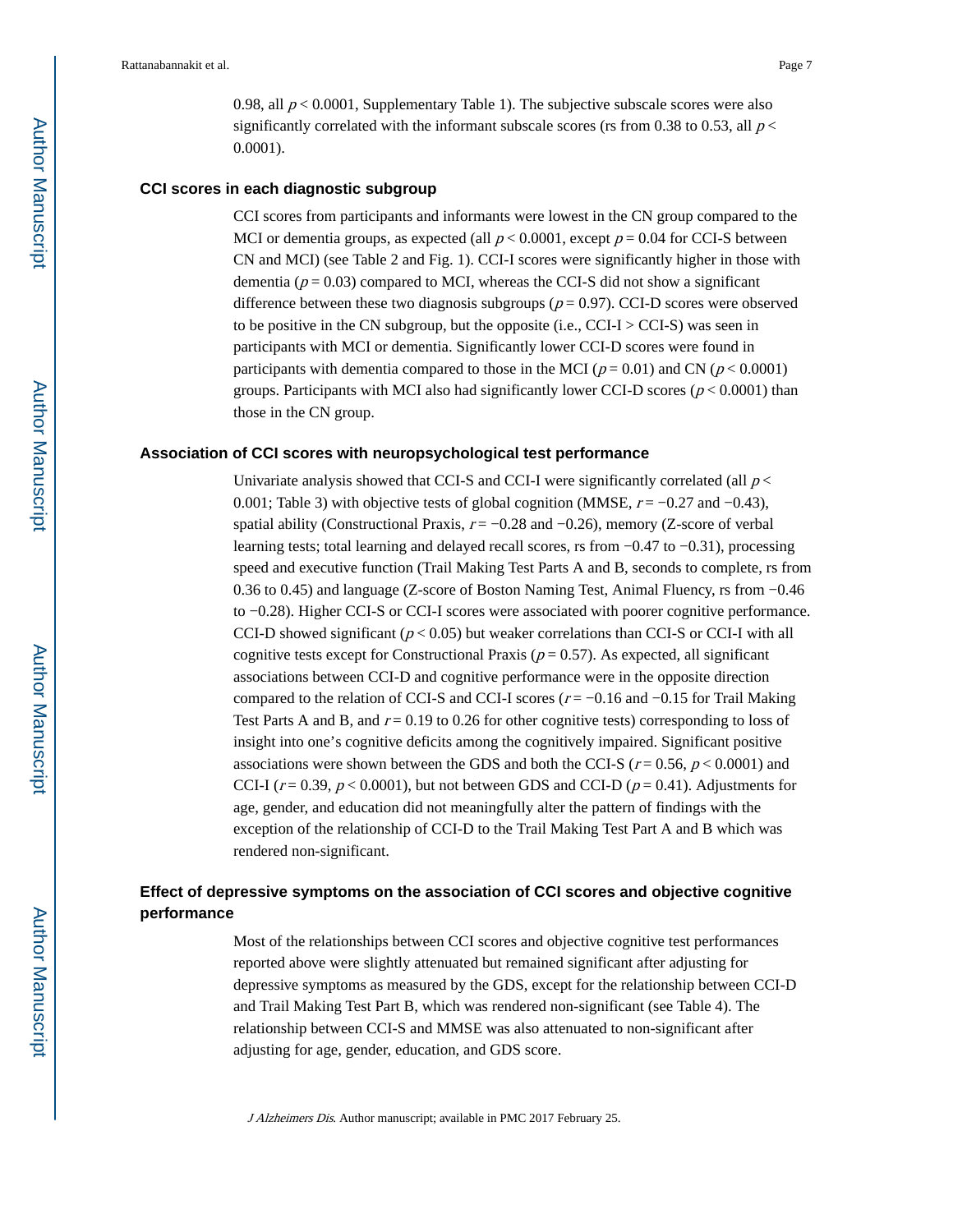## **DISCUSSION**

This study reports on the internal consistency and initial concurrent validity of the Cognitive Change Index in a mixed sample of cognitively normal, MCI, and demented participants drawn from a tertiary care memory clinic and a research-based Alzheimer Disease Center. Participant and informant ratings of cognitive impairment on the CCI showed good internal consistency and were related to objective cognitive test scores even after adjusting for demographics and depressive symptoms. Construct validity in the context of the CCI addresses the coherence of the overall cognitive change concept based on self or informantperceived changes in cognition. One relevant type of external validity can be demonstrated by the correlation of each subscale score with objective tests in the same cognitive domain. We found that subscales of the CCI are highly correlated with objective tests in the same domain, but also correlate with objective tests in other domains. This finding may suggest that a given cognitive complaint may stem from impairment in more than one domain, highlighting the challenge of developing cognitive tests or questionnaires that are "pure" measures of a function.

As expected, participant CCI scores were lowest in the cognitively normal group and elevated in the MCI and dementia groups, which did not differ from each other. Also as expected, informant report of cognitive impairment progressively increased across diagnostic groups with the lowest scores reported for cognitively normal participants and highest scores for demented participants. Lastly, the CCI discrepancy score (CCI-D) showed a clear trend for increasing distance between informant and participant ratings (informant > participant) with increasing cognitive impairment, likely reflecting a progressive deterioration in insight or awareness among participants.

Similar to previous studies, our study demonstrated that self-perceived cognitive decline was highly correlated with psychological symptoms [16, 19, 21, 45–47], and informant-report of subject's cognitive decline correlated better than self-report to objective cognitive tests [22, 23]. We used the GDS to assess depressive symptoms in our study. Although the GDS may be not an accurate test for depression in patients with dementia [48], evidence has shown that the validity of the GDS depends on the degree of cognitive impairment, such that more severe cognitive impairment may reduce the sensitivity of the GDS in detection of depression [49, 50]. In our study, the mean MMSE is quite high (mean MMSE was 28.2  $\pm$  1.9). Even in our demented participants, who were mostly at a mild level, the mean MMSE was  $25.5 \pm 3.1$ . It is very likely that the GDS is valid for this specific application in our study.

The CCI-D had the weakest association with cognitive test scores but it was the only score that was not associated with the GDS. As the CCI-I showed the strongest relationship to objective cognitive performance among the various CCI metrics examined, it may be the most valid score to use in assessing an individual's perceived cognitive decline, especially in later symptomatic stages of disease. However, there is evidence that level of awareness in subjects with different levels of cognitive impairment (controls, MCI, AD) varies among studies within and between clinical or research-based settings [51]. As our MCI participants had average negative value for CCI-D scores (indicating CCI-I was worse than CCI-S), this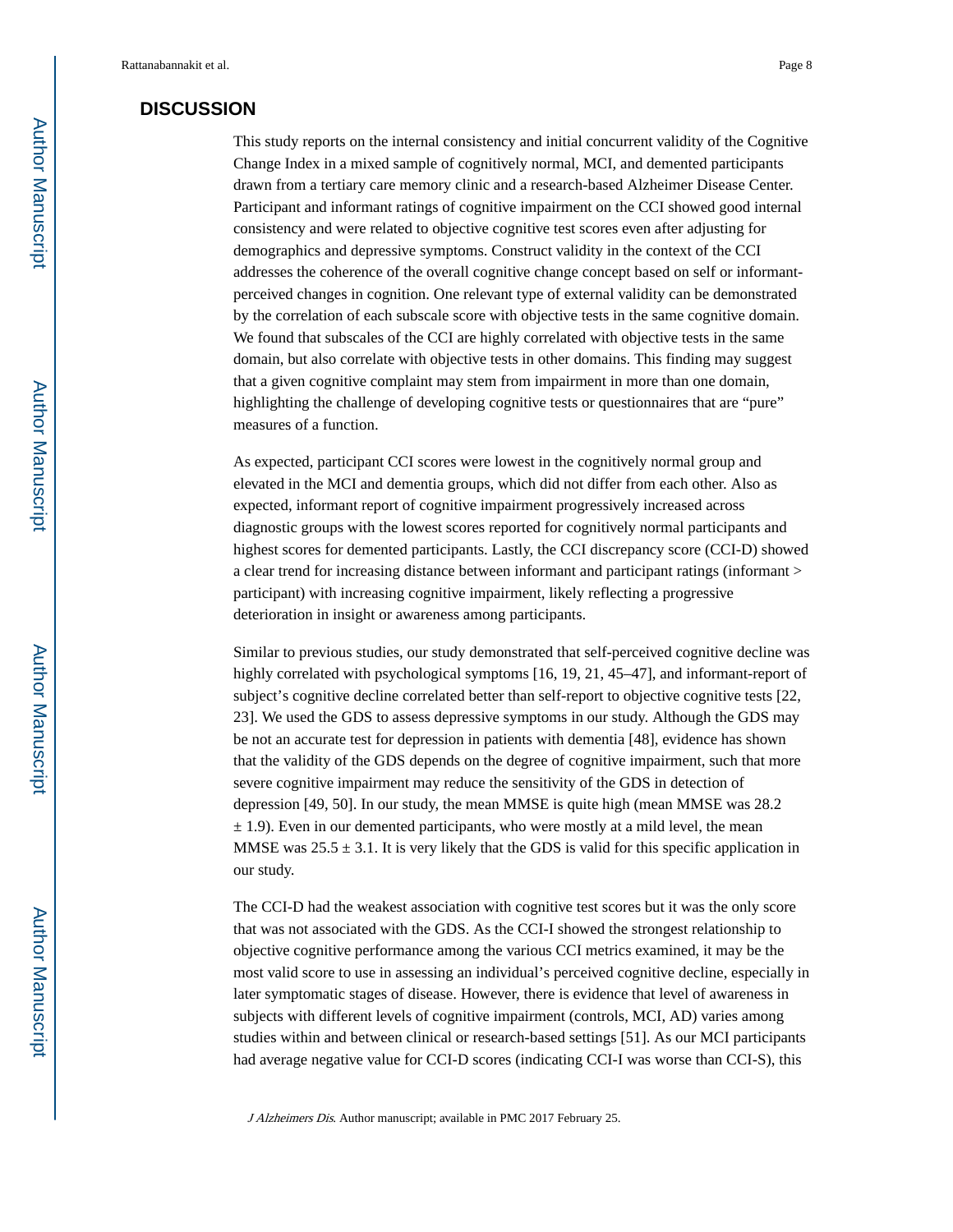could reflect reduced awareness in our MCI sample and attenuate the association of CCIS and objective cognitive tests. Future studies in other populations may show different results for the correlation between self- and informant-report of cognitive decline and cognitive tests, and such differences may be informative with regard to the role of sample characteristics such as insight and awareness. Furthermore, we also demonstrated that GDS scores can slightly weaken the relationship of the CCI with objective cognitive performance, suggesting that CCI-I scores adjusted for GDS score may be preferred to minimize the influence of depressive symptoms. Alternatively, if GDS or similar data is unavailable, the CCI-D might be preferable to use in analyses, as it was not significantly associated with the GDS. The use of discrepancy scores appears promising and warrants further study.

CCI-S and CCI-I scores were higher in participants from the MC even after adjusting for several potentially important covariates. It is possible that there is a higher level of concern in participants from the MC, which is a medical help-seeking setting, compared to the IADC, which is a clinical research-based setting, resulting in higher CCI ratings for MC participants. Unfortunately, no specific independent data was available from subjects or informants regarding level of memory concern that would permit us to investigate this question further.

A high proportion of our participants had a family history of dementia in at least one parent, which was highest in participants from the IADC. This is likely attributable to greater motivation of individuals with family history of dementia to volunteer for dementia-related research relative to those without such a history. There is limited evidence regarding whether genetic variation affects the concurrent perception of cognitive decline or objective cognitive performance. Risacher et al. examined the effect of APOE ε4 genotype on cognitive complaints, objective cognitive performance, and various AD imaging and CSF biomarkers in participants with normal cognition, SCD and early MCI [10]. They found that APOE  $\varepsilon$ 4 status was not associated with cognitive complaints, but did associate significantly with selected measures of memory and executive performance across diagnostic groups. To investigate the effect of family history of dementia, we used it as a covariate in a multivariate model (also adjusted for age, gender, and education), and found that none of the relationships of CCI scores and objective cognitive performance were significantly altered (Supplementary Table 2).

Among various objective cognitive associations included in our study, only performance on the BNT was significantly superior in participants from the IADC relative to patients from the MC after accounting for the influence of age, gender, education, and diagnosis. However, there is evidence that BNT scores are significantly correlated with estimated verbal intelligence as measured by the Wechsler Adult Intelligence scale–Revised (1981) Vocabulary subtest score or the Gates-MacGinitie Reading Vocabulary Test [52, 53]. As we did not include these tests in our sample, we cannot rule out verbal ability as a factor accounting for the BNT difference between participants from IADC and the MC. However, regarding the significant difference of BNT Z-scores between the two sources of our participants, we investigated the effect of sample (IADC versus MC) by adding it as a covariate in multivariable models, and found that all associations between the CCI and Zscore of BNT were still significant (all  $p < 0.01$ ) (Supplementary Table 3).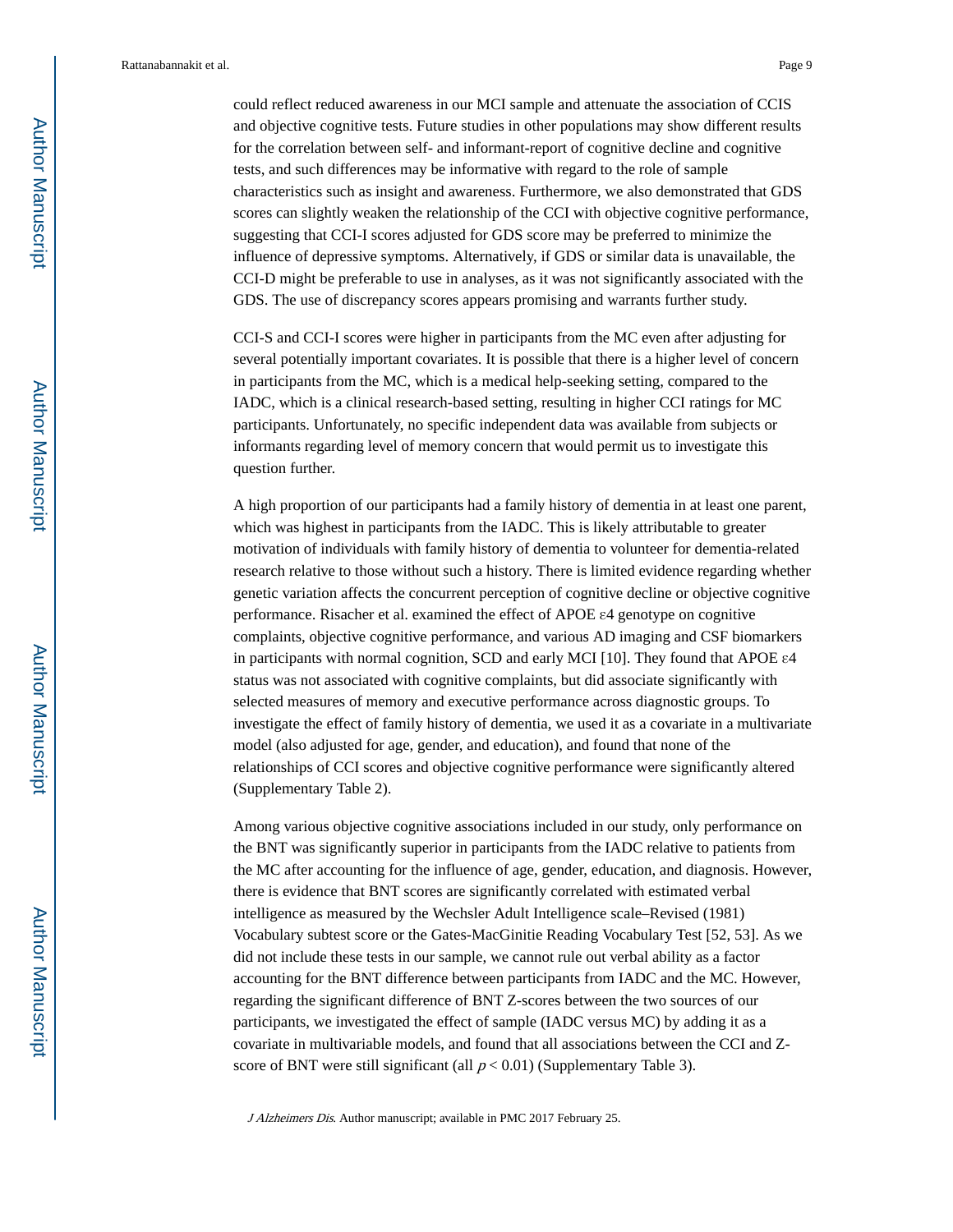There are some limitations to our study. First, this is a cross-sectional study so we could not determine whether CCI scores predict actual decline or disease progression. Future studies of the CCI are needed to address test-retest reliability of each form, the relationships to AD biomarkers, rate of clinical progression, and longitudinal outcomes. These data are needed to establish the utility for risk determination and other clinical applications. It should be also noted that self- and informant measures of perceived cognitive decline may be differentially associated with AD biomarkers and cognitive outcomes in a stage-specific manner, i.e., the pattern of associations may change over the course of progression from normal cognition to MCI or dementia. Secondly, even though our statistical analyses demonstrated that age did not influence our results, on average our participants were relatively young, so these findings may not be generalizable to studies of older individuals. Third, apart from depressive symptoms, we did not have information regarding other psychological or personality variables. Evidence suggests that a subject's anxiety, long-standing personality traits, and/or meaning-in-life also influence SCD [2, 19–21, 45, 54]. Further, it should be noted that informant-reported CCI may be affected by psychological conditions or personality traits of informants as well. Future studies that include more extensive psychological and personality measures in both subjects and informants are warranted.

In conclusion, the CCI shows good internal consistency and moderately strong relationships with objective cognitive performance, and as such appears to be a valid cross-sectional marker of self and informant perception of cognitive decline across the continuum of cognitive function. Future research is needed to determine the relationship of subjective and informant report of cognitive function to longitudinal outcome. Prospective longitudinal cohort studies including the CCI along with AD biomarker measurement in individuals at risk for MCI and dementia would likely provide valuable mechanistic data regarding stagespecific sensitivity and specificity.

## **Supplementary Material**

Refer to Web version on PubMed Central for supplementary material.

#### **Acknowledgments**

This research was supported in part by grants from the NIH including P30 AG10133, R01 AG19771, R01 LM011360, R00 LM011384, R01 AG040770, R01 AG045157, K01 AG049050 and K02 AG048240; the Indiana CTSI (NIH grants U54 RR025761, RR027710-01, and RR020128), the Alzheimer's Association (New Investigator Research Grant to SLR), the Indiana University Health-Indiana University School of Medicine Strategic Research Initiative and NSF grant IIS-1117335. Support was also provided by The Faculty of Medicine, Siriraj Hospital, Mahidol University, which awarded a fellowship to Dr. Chatchawan Rattanabannakit for doing research in Alzheimer's disease and other dementias at Indiana University School of Medicine, Indianapolis, IN, USA. The authors also thank all staff and participants from the National Institute on Aging–Indiana Alzheimer Disease Center and the Memory Clinic at the Indiana University Health Neuroscience Center for their contribution to this research, especially our nurses, coordinators, and neuropsychologists.

#### **REFERENCES**

1. Reisberg B, Prichep L, Mosconi L, John ER, Glodzik-Sobanska L, Boksay I, Monteiro I, Torossian C, Vedvyas A, Ashraf N, Jamil IA, de Leon MJ. The pre-mild cognitive impairment, subjective cognitive impairment stage of Alzheimer's disease. Alzheimers Dement. 2008; 4:S98–S108. [PubMed: 18632010]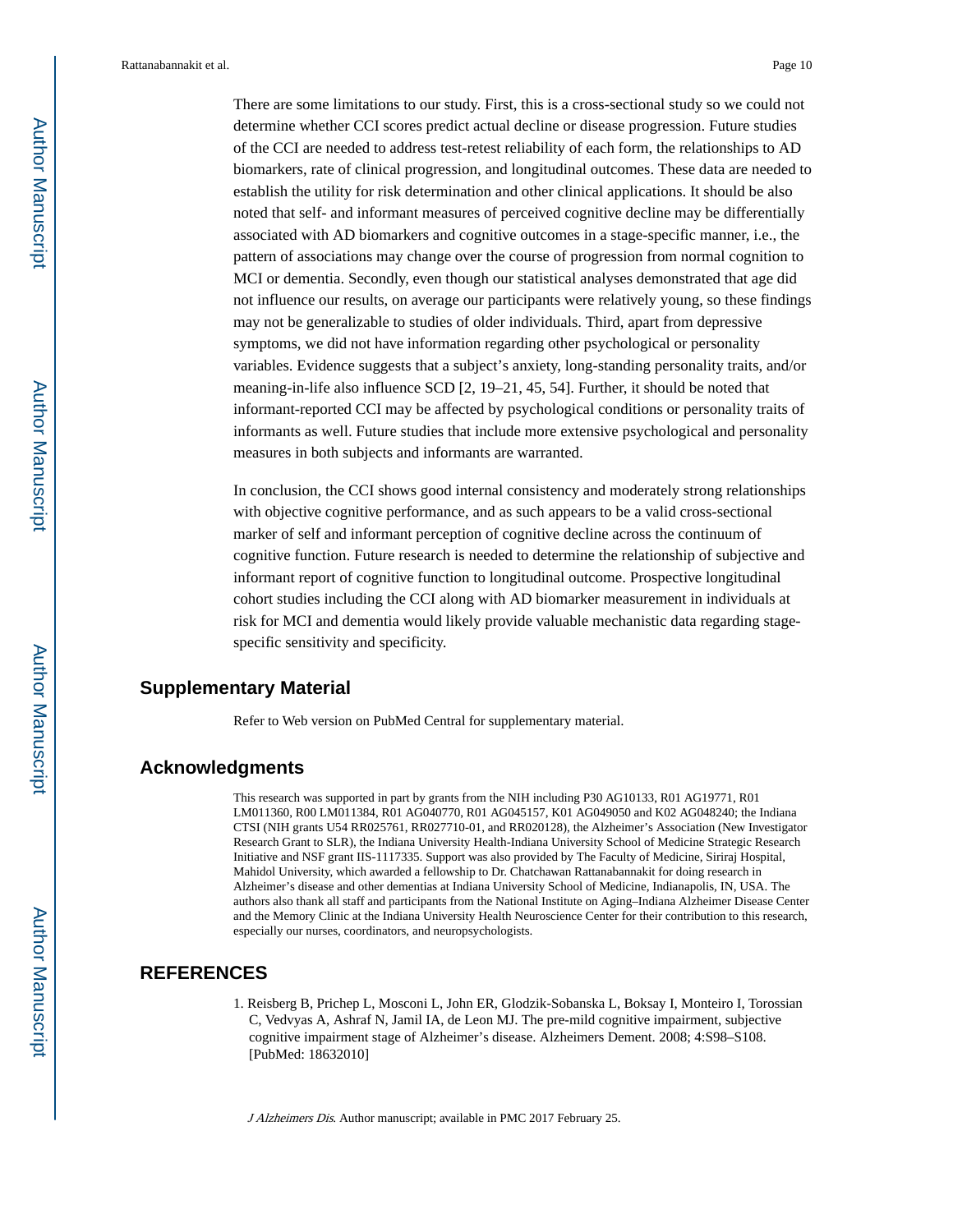- 2. Jessen F, Amariglio RE, van Boxtel M, Breteler M, Ceccaldi M, Chetelat G, Dubois B, Dufouil C, Ellis KA, van der Flier WM, Glodzik L, van Harten AC, de Leon MJ, McHugh P, Mielke MM, Molinuevo JL, Mosconi L, Osorio RS, Perrotin A, Petersen RC, Rabin LA, Rami L, Reisberg B, Rentz DM, Sachdev PS, de la Sayette V, Saykin AJ, Scheltens P, Shulman MB, Slavin MJ, Sperling RA, Stewart R, Uspenskaya O, Vellas B, Visser PJ, Wagner M. Subjective Cognitive Decline Initiative Working G. A conceptual framework for research on subjective cognitive decline in preclinical Alzheimer's disease. Alzheimers Dement. 2014; 10:844–852. [PubMed: 24798886]
- 3. Buelow MT, Tremont G, Frakey LL, Grace J, Ott BR. Utility of the cognitive difficulties scale and association with objective test performance. Am J Alzheimers Dis Other Demen. 2014; 29:755–761. [PubMed: 24928819]
- 4. Reisberg B, Shulman MB, Torossian C, Leng L, Zhu W. Outcome over seven years of healthy adults with and without subjective cognitive impairment. Alzheimers Dement. 2010; 6:11-24. [PubMed: 20129317]
- 5. Kryscio RJ, Abner EL, Cooper GE, Fardo DW, Jicha GA, Nelson PT, Smith CD, Van Eldik LJ, Wan L, Schmitt FA. Self-reported memory complaints: Implications from a longitudinal cohort with autopsies. Neurology. 2014; 83:1359–1365. [PubMed: 25253756]
- 6. Mitchell AJ, Beaumont H, Ferguson D, Yadegarfar M, Stubbs B. Risk of dementia and mild cognitive impairment in older people with subjective memory complaints: Meta-analysis. Acta Psychiatr Scand. 2014; 130:439–451. [PubMed: 25219393]
- 7. Visser PJ, Verhey F, Knol DL, Scheltens P, Wahlund LO, Freund-Levi Y, Tsolaki M, Minthon L, Wallin AK, Hampel H, Burger K, Pirttila T, Soininen H, Rikkert MO, Verbeek MM, Spiru L, Blennow K. Prevalence and prognostic value of CSF markers of Alzheimer's disease pathology in patients with subjective cognitive impairment or mild cognitive impairment in the DESCRIPA study: A prospective cohort study. Lancet Neurol. 2009; 8:619–627. [PubMed: 19523877]
- 8. Saykin AJ, Wishart HA, Rabin LA, Santulli RB, Flashman LA, West JD, McHugh TL, Mamourian AC. Older adults with cognitive complaints show brain atrophy similar to that of amnestic MCI. Neurology. 2006; 67:834–842. [PubMed: 16966547]
- 9. Jessen F, Feyen L, Freymann K, Tepest R, Maier W, Heun R, Schild HH, Scheef L. Volume reduction of the entorhinal cortex in subjective memory impairment. Neurobiol Aging. 2006; 27:1751–1756. [PubMed: 16309795]
- 10. Risacher SL, Kim S, Nho K, Foroud T, Shen L, Petersen RC, Jack CR Jr, Beckett LA, Aisen PS, Koeppe RA, Jagust WJ, Shaw LM, Trojanowski JQ, Weiner MW, Saykin AJ. Alzheimer's Disease Neuroimaging Initiative (ADNI). APOE effect on Alzheimer's disease biomarkers in older adults with significant memory concern. Alzheimers Dement. 2015; 11:1417–1429. [PubMed: 25960448]
- 11. Wang Y, Risacher SL, West JD, McDonald BC, Magee TR, Farlow MR, Gao S, O'Neill DP, Saykin AJ. Altered default mode network connectivity in older adults with cognitive complaints and amnestic mild cognitive impairment. J Alzheimers Dis. 2013; 35:751–760. [PubMed: 23481685]
- 12. Scheef L, Spottke A, Daerr M, Joe A, Striepens N, Kolsch H, Popp J, Daamen M, Gorris D, Heneka MT, Boecker H, Biersack HJ, Maier W, Schild HH, Wagner M, Jessen F. Glucose metabolism, gray matter structure, and memory decline in subjective memory impairment. Neurology. 2012; 79:1332–1339. [PubMed: 22914828]
- 13. Amariglio RE, Becker JA, Carmasin J, Wadsworth LP, Lorius N, Sullivan C, Maye JE, Gidicsin C, Pepin LC, Sperling RA, Johnson KA, Rentz DM. Subjective cognitive complaints and amyloid burden in cognitively normal older individuals. Neuropsychologia. 2012; 50:2880–2886. [PubMed: 22940426]
- 14. Merrill DA, Siddarth P, Saito NY, Ercoli LM, Burggren AC, Kepe V, Lavretsky H, Miller KJ, Kim J, Huang SC, Bookheimer SY, Barrio JR, Small GW. Self-reported memory impairment and brain PET of amyloid and tau in middle-aged and older adults without dementia. Int Psychogeriatr. 2012; 24:1076–1084. [PubMed: 22335970]
- 15. Risacher SL, Wudunn D, Pepin SM, MaGee TR, McDonald BC, Flashman LA, Wishart HA, Pixley HS, Rabin LA, Pare N, Englert JJ, Schwartz E, Curtain JR, West JD, O'Neill DP, Santulli RB, Newman RW, Saykin AJ. Visual contrast sensitivity in Alzheimer's disease, mild cognitive impairment, and older adults with cognitive complaints. Neurobiol Aging. 2013; 34:1133–1144. [PubMed: 23084085]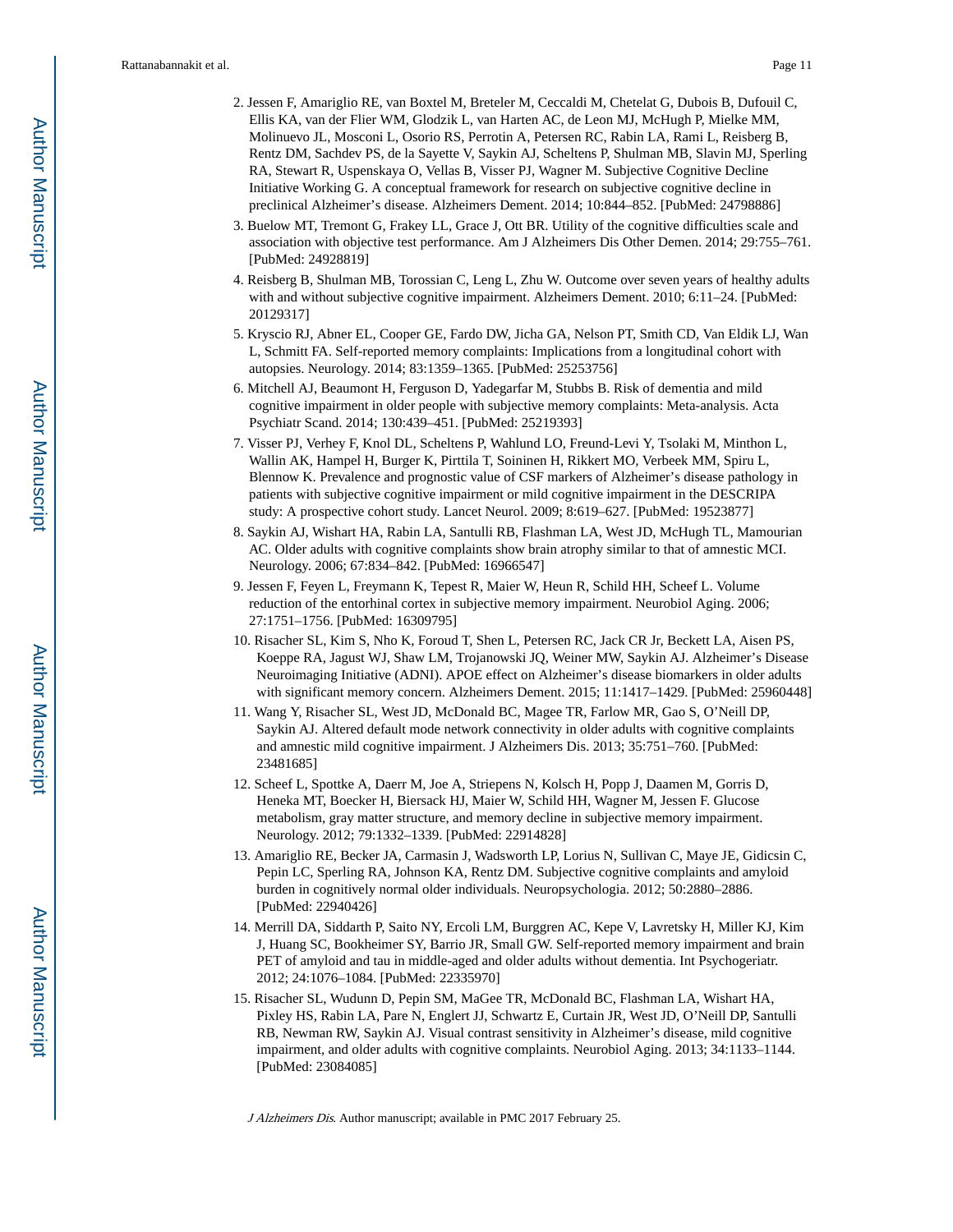- 16. Schultz SA, Oh JM, Koscik RL, Dowling NM, Gallagher CL, Carlsson CM, Bendlin BB, LaRue A, Hermann BP, Rowley HA, Asthana S, Sager MA, Johnson SC, Okonkwo OC. Subjective memory complaints, cortical thinning, and cognitive dysfunction in middle-aged adults at risk for AD. Alzheimers Dement (Amst). 2015; 1:33–40. [PubMed: 25938132]
- 17. Smith GE, Petersen RC, Ivnik RJ, Malec JF, Tangalos EG. Subjective memory complaints, psychological distress, and longitudinal change in objective memory performance. Psychol Aging. 1996; 11:272–279. [PubMed: 8795055]
- 18. Yaffe K, Blackwell T, Gore R, Sands L, Reus V, Browner WS. Depressive symptoms and cognitive decline in non-demented elderly women: A prospective study. Arch Gen Psychiatry. 1999; 56:425– 430. [PubMed: 10232297]
- 19. Reid LM, Maclullich AM. Subjective memory complaints and cognitive impairment in older people. Dement Geriatr Cogn Disord. 2006; 22:471–485. [PubMed: 17047326]
- 20. Elfgren C, Gustafson L, Vestberg S, Passant U. Subjective memory complaints, neuropsychological performance and psychiatric variables in memory clinic attendees: A 3-year follow-up study. Arch Gerontol Geriatr. 2010; 51:e110–e114. [PubMed: 20211500]
- 21. Slavin MJ, Brodaty H, Kochan NA, Crawford JD, Trollor JN, Draper B, Sachdev PS. Prevalence and predictors of "subjective cognitive complaints" in the Sydney Memory and Ageing Study. Am J Geriatr Psychiatry. 2010; 18:701–710. [PubMed: 21491631]
- 22. Gavett R, Dunn JE, Stoddard A, Harty B, Weintraub S. The Cognitive Change in Women study (CCW): Informant ratings of cognitive change but not self-ratings are associated with neuropsychological performance over 3 years. Alzheimer Dis Assoc Disord. 2011; 25:305–311. [PubMed: 22086219]
- 23. Rami L, Mollica MA, Garcia-Sanchez C, Saldana J, Sanchez B, Sala I, Valls-Pedret C, Castellvi M, Olives J, Molinuevo JL. The Subjective Cognitive Decline Questionnaire (SCD-Q): A validation study. J Alzheimers Dis. 2014; 41:453–466. [PubMed: 24625794]
- 24. Slavin MJ, Sachdev PS, Kochan NA, Woolf C, Crawford JD, Giskes K, Reppermund S, Trollor JN, Draper B, Delbaere K, Brodaty H. Predicting cognitive, functional, and diagnostic change over 4 years using baseline subjective cognitive complaints in the Sydney Memory and Ageing Study. Am J Geriatr Psychiatry. 2014; 9:906–914. [PubMed: 25441053]
- 25. Rabin LA, Wang C, Katz MJ, Derby CA, Buschke H, Lipton RB. Predicting Alzheimer's disease: Neuropsychological tests, self-reports, and informant reports of cognitive difficulties. J Am Geriatr Soc. 2012; 60:1128–1134. [PubMed: 22690986]
- 26. Caselli RJ, Chen K, Locke DE, Lee W, Roontiva A, Bandy D, Fleisher AS, Reiman EM. Subjective cognitive decline: Self and informant comparisons. Alzheimers Dement. 2014; 10:93–98. [PubMed: 23562429]
- 27. Gifford KA, Liu D, Lu Z, Tripodis Y, Cantwell NG, Palmisano J, Kowall N, Jefferson AL. The source of cognitive complaints predicts diagnostic conversion differentially among nondemented older adults. Alzheimers Dement. 2013; 10:319–327. [PubMed: 23871264]
- 28. Gifford KA, Liu D, Carmona H, Lu Z, Romano R, Tripodis Y, Martin B, Kowall N, Jefferson AL. Inclusion of an informant yields strong associations between cognitive complaint and longitudinal cognitive outcomes in non-demented elders. J Alzheimers Dis. 2015; 43:121–132. [PubMed: 25061054]
- 29. Edmonds EC, Delano-Wood L, Galasko DR, Salmon DP, Bondi MW. Alzheimer's Disease Neuroimaging I. Subjective cognitive complaints contribute to misdiagnosis of mild cognitive impairment. J Int Neuropsychol Soc. 2014; 20:836–847. [PubMed: 25156329]
- 30. Petersen RC, Morris JC. Mild cognitive impairment as a clinical entity and treatment target. Arch Neurol. 2005; 62:1160–1163. discussion 1167. [PubMed: 16009779]
- 31. American Psychiatric Association. DSM-IV, Diagnostic and Statistical Manual of Mental Disorders. Washington, DC: APA Press; 1994.
- 32. McKhann G, Drachman D, Folstein M, Katzman R, Price D, Stadlan EM. Clinical diagnosis of Alzheimer's disease: Report of the NINCDS-ADRDA Work Group under the auspices of Department of Health and Human Services Task Force on Alzheimer's Disease. Neurology. 1984; 34:939–944. [PubMed: 6610841]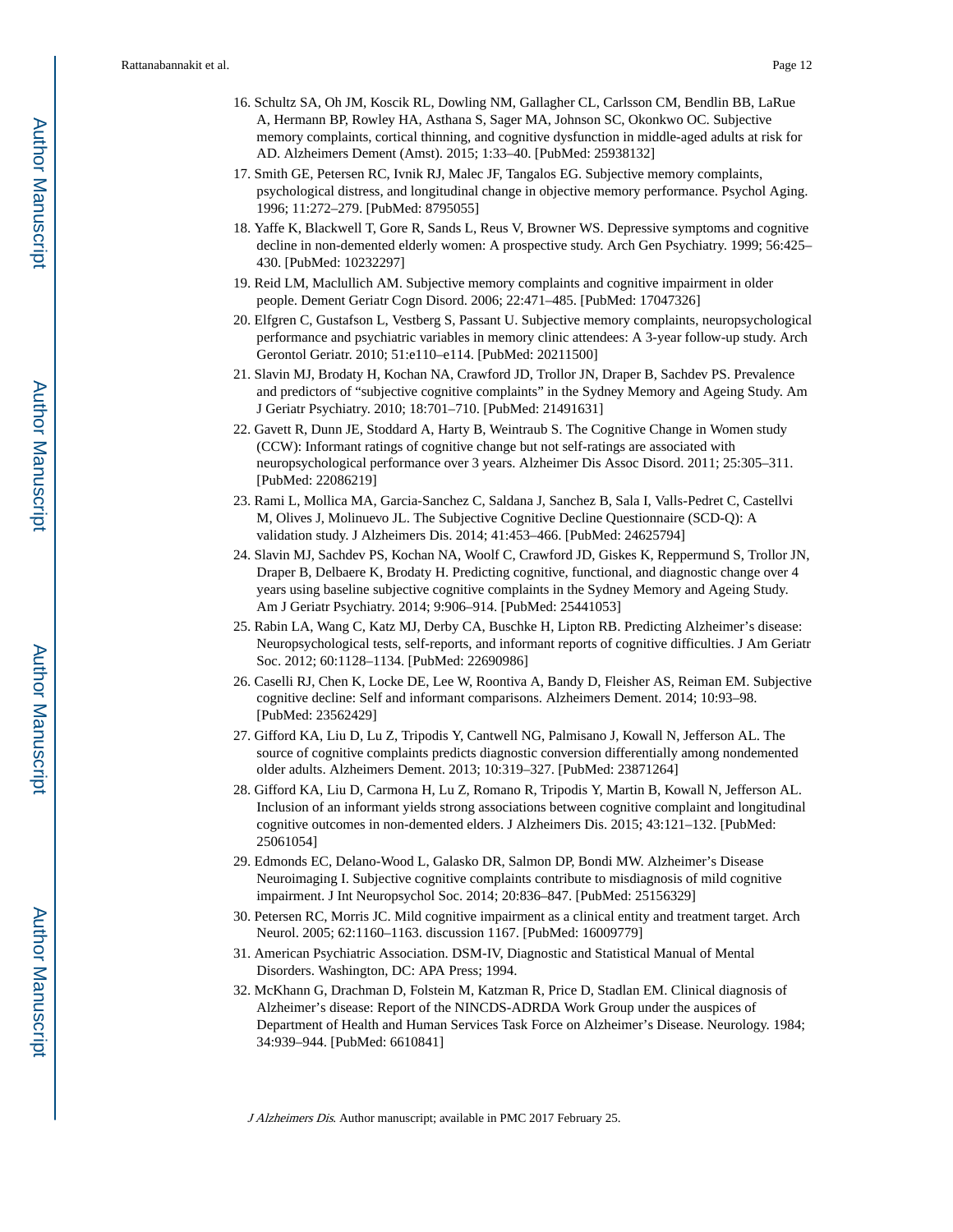- 33. Roman GC, Tatemichi TK, Erkinjuntti T, Cummings JL, Masdeu JC, Garcia JH, Amaducci L, Orgogozo JM, Brun A, Hofman A, et al. Vascular dementia: Diagnostic criteria for research studies. Report of the NINDS-AIREN International Workshop. Neurology. 1993; 43:250–260. [PubMed: 8094895]
- 34. Neary D, Snowden JS, Gustafson L, Passant U, Stuss D, Black S, Freedman M, Kertesz A, Robert PH, Albert M, Boone K, Miller BL, Cummings J, Benson DF. Frontotemporal lobar degeneration: A consensus on clinical diagnostic criteria. Neurology. 1998; 51:1546–1554. [PubMed: 9855500]
- 35. McKeith IG, Dickson DW, Lowe J, Emre M, O'Brien JT, Feldman H, Cummings J, Duda JE, Lippa C, Perry EK, Aarsland D, Arai H, Ballard CG, Boeve B, Burn DJ, Costa D, Del Ser T, Dubois B, Galasko D, Gauthier S, Goetz CG, Gomez-Tortosa E, Halliday G, Hansen LA, Hardy J, Iwatsubo T, Kalaria RN, Kaufer D, Kenny RA, Korczyn A, Kosaka K, Lee VM, Lees A, Litvan I, Londos E, Lopez OL, Minoshima S, Mizuno Y, Molina JA, Mukaetova-Ladinska EB, Pasquier F, Perry RH, Schulz JB, Trojanowski JQ, Yamada M. Consortium on DLB. Diagnosis and management of dementia with Lewy bodies: Third report of the DLB Consortium. Neurology. 2005; 65:1863–1872. [PubMed: 16237129]
- 36. Morris JC, Heyman A, Mohs RC, Hughes JP, van Belle G, Fillenbaum G, Mellits ED, Clark C. The Consortium to Establish a Registry for Alzheimer's Disease (CERAD). Part I. Clinical and neuropsychological assessment of Alzheimer's disease. Neurology. 1989; 39:1159–1165. [PubMed: 2771064]
- 37. Folstein MF, Folstein SE, McHugh PR. "Mini-mental state". A practical method for grading the cognitive state of patients for the clinician. J Psychiatr Res. 1975; 12:189–198. [PubMed: 1202204]
- 38. Goodglass, H.; Kaplan, E. The assessment of aphasia and related disorders. Philadelphia, PA: Lea & Febiger; 1983.
- 39. Rosen WG, Mohs RC, Davis KL. A new rating scale for Alzheimer's disease. Am J Psychiatry. 1984; 141:1356–1364. [PubMed: 6496779]
- 40. Reitan R. Validity of the Trail Making Test as an indicator of organic brain damage. Percept Mot Skills. 1958; 8:271–276.
- 41. Kaplan, E.; Goodglass, H.; Weintraub, S.; Goodglass, H. Boston naming test. Philadelphia: Lippincott Williams & Wilkins; 2001.
- 42. Schmidt, M. Rey Auditory Verbal Learning Test: A Handbook. Los Angeles: Western 550 Psychological Services; 1996.
- 43. Sheikh, JI.; Yesavage, JA. Geriatric Depression Scale (GDS): Recent evidence and developent of a shorter verison. In: Brink, TL., editor. Clinical Gerontology: A Guide to Assessment and Intervention. NY: The Haworth Press; 1986. p. 165-173.
- 44. Yesavage JA, Brink TL, Rose TL, Lum O, Huang V, Adey M, Leirer VO. Development and validation of a geriatric depression screening scale: A preliminary report. J Psychiatr Res. 1982; 17:37–49. [PubMed: 7183759]
- 45. Stewart R. Subjective cognitive impairment. Curr Opin Psychiatry. 2012; 25:445–450. [PubMed: 23037961]
- 46. Reid M, Parkinson L, Gibson R, Schofield P, D'Este C, Attia J, Tavener M, Byles J. Memory complaint questionnaire performed poorly as screening tool: Validation against psychometric tests and affective measures. J Clin Epidemiol. 2012; 65:199–205. [PubMed: 21889305]
- 47. Koppara A, Wagner M, Lange C, Ernst A, Wiese B, Konig HH, Brettschneider C, Riedel-Heller SG, Luppa M, Weyerer S, Werle J, Bickel H, Mosch E, Pentzek M, Fuchs A, Wolfsgruber S, Beauducel A, Scherer M, Maier W, Jessen F. Cognitive performance before and after the onset of subjective cognitive decline in old age. Alzheimers Dement (Amst). 2015; 1:194–205.
- 48. Snow AL, Kunik ME, Molinari VA, Orengo CA, Doody R, Graham DP, Norris MP. Accuracy of self-reported depression in persons with dementia. J Am Geriatr Soc. 2005; 53:389–396. [PubMed: 15743279]
- 49. Kafonek S, Ettinger WH, Roca R, Kittner S, Taylor N, German PS. Instruments for screening for depression and dementia in a long-term care facility. J Am Geriatr Soc. 1989; 37:29–34. [PubMed: 2642498]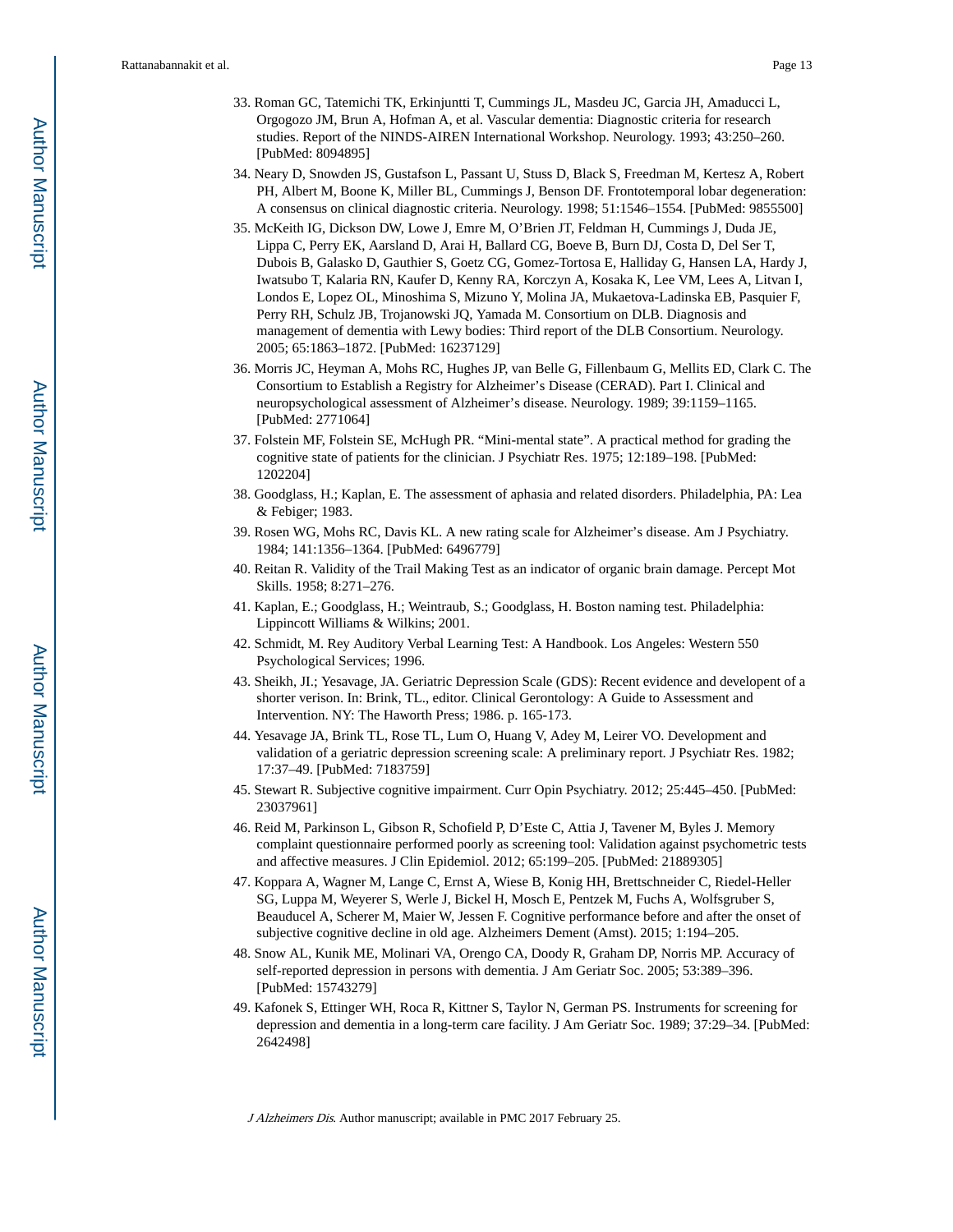- 50. McGivney SA, Mulvihill M, Taylor B. Validating the GDS depression screen in the nursing home. J Am Geriatr Soc. 1994; 42:490–492. [PubMed: 8176142]
- 51. Roberts JL, Clare L, Woods RT. Subjective memory complaints and awareness of memory functioning in mild cognitive impairment: A systemic review. Dement Geriatr Cogn Disord. 2009; 28:98–109.
- 52. Harry A, Crowe SF. Is the Boston Naming Test still fit for purpose? Clin Neuropsychol. 2014; 28:486–504. [PubMed: 24606169]
- 53. Hawkins KA, Bender S. Norms and the relationship of Boston Naming Test performance to vocabulary and education: A review. Aphasiology. 2002; 16:1143–1153.
- 54. Steinberg SI, Negash S, Sammel MD, Bogner H, Harel BT, Livney MG, McCoubrey H, Wolk DA, Kling MA, Arnold SE. Subjective memory complaints, cognitive performance, and psychological factors in healthy older adults. Am J Alzheimers Dis Other Demen. 2013; 28:776–783. [PubMed: 24363073]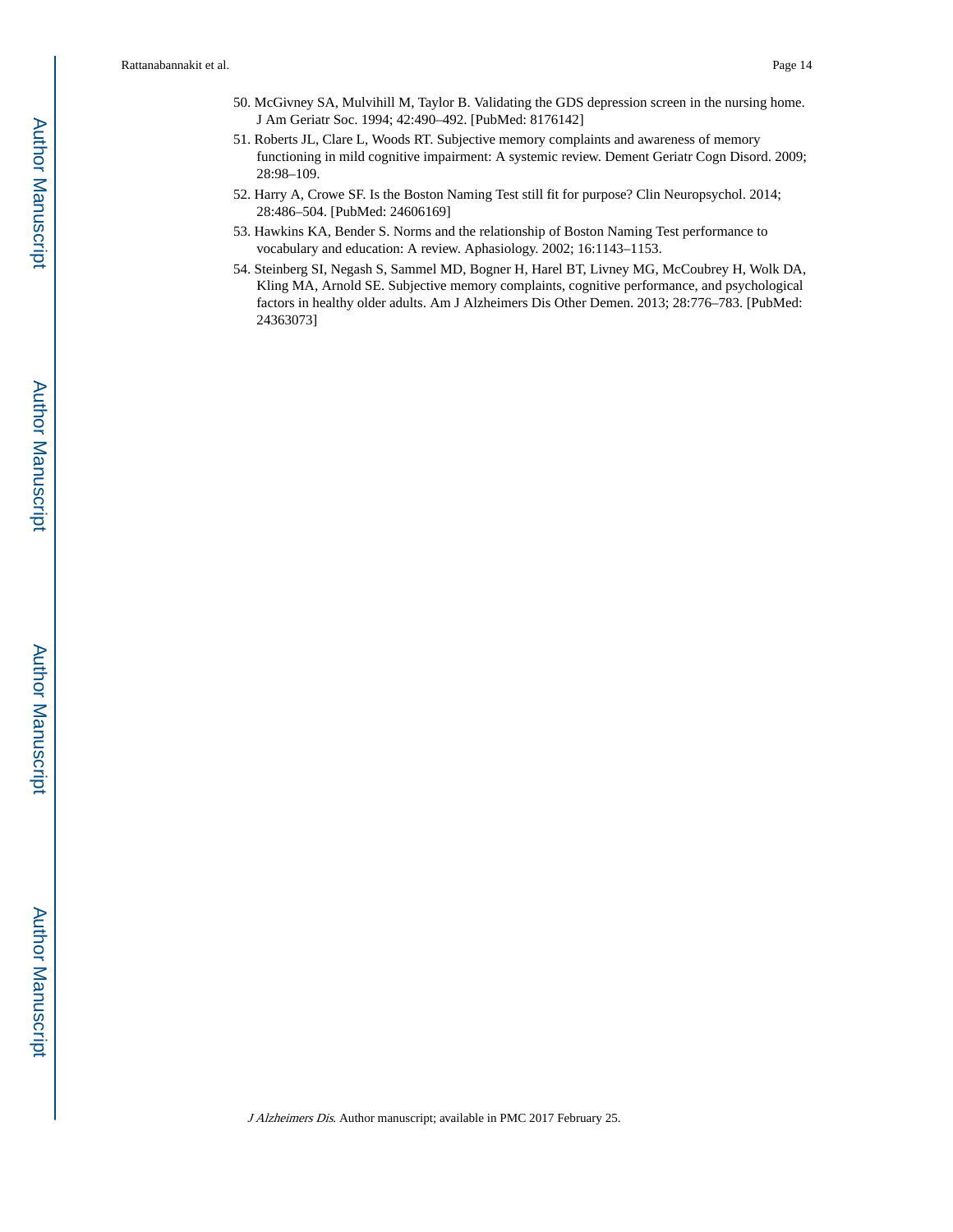

**Fig. 1.** 

Box plot showing the performances of each CCI score in each diagnostic subgroup. CCI, Cognitive Change Index; CCI-S, Self-report score of CCI; CCI-I, Informant-report score of CCI; CCI-D, Difference in CCI score from self-report minus informant-report; CN, cognitively normal; MCI, mild cognitive impairment.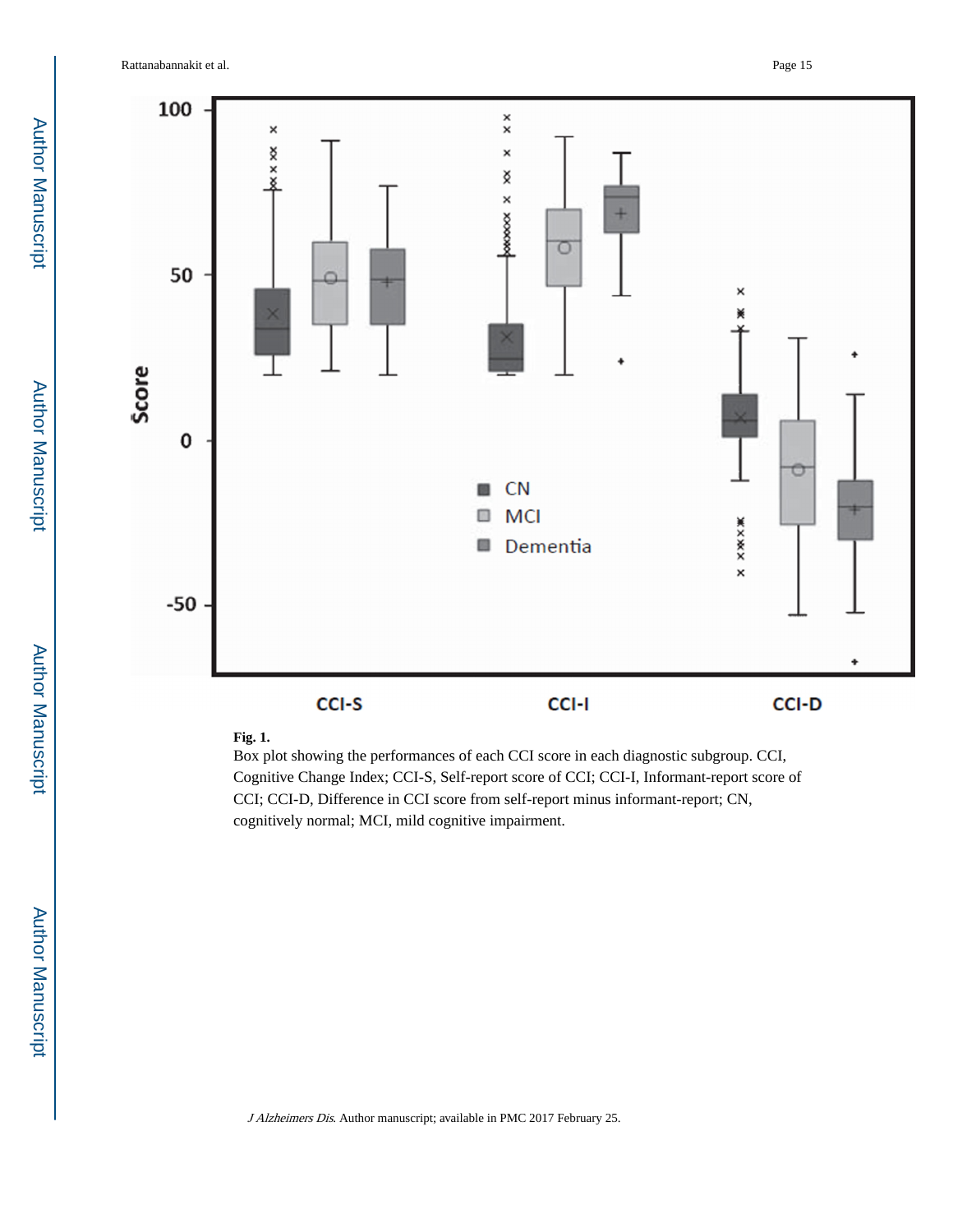**Table 1**

Demographic and cognitive comparisons of the two cohorts Demographic and cognitive comparisons of the two cohorts

| Characteristics                                            |     | IADC            |               | Memory Clinic    | p-value               | Adjusted p-value $^{\dagger}$ |
|------------------------------------------------------------|-----|-----------------|---------------|------------------|-----------------------|-------------------------------|
|                                                            | z   | Value           | z             | Value            |                       |                               |
| Age at visit, years, Mean $\pm$ SD                         | 170 | $67.9 \pm 11.7$ | 50            | $67.6 \pm 10.3$  | 0.8304                | n/a                           |
| Female gender, n (%)                                       | 170 | 99 (58.2)       | 56            | 39 (40.2)        | $0.0052$ <sup>*</sup> | n/a                           |
| Race, n (%)                                                | 170 |                 | $\delta$      |                  | 0.2941                | n/a                           |
| White                                                      |     | 162(95.3)       |               | 93 (96.9)        |                       | n/a                           |
| African American                                           |     | 8(4.7)          |               | 2(2.1)           |                       | n/a                           |
| Asian                                                      |     | (0.0)0          |               | 1(1.0)           |                       | n/a                           |
| Education, years, Mean $\pm$ SD                            | 167 | $16.1 \pm 2.7$  | 93            | $14.8 \pm 2.7$   | 0.0002                | n/a                           |
| History of dementia in parents, n (%)                      | 168 | 116 (69.0)      | 51            | 23 (25.3)        | 0.0001                | n/a                           |
| Diagnosis, n (%)                                           | 170 |                 | 57            |                  | 0.0001                | n/a                           |
| Normal cognition                                           |     | (29(75.9))      |               | 20 (20.6)        |                       |                               |
| Mild cognitive impairment                                  |     | 25 (14.7)       |               | 71 (73.2)        |                       |                               |
| Dementia                                                   |     | 16(9.4)         |               | 6(6.2)           |                       |                               |
| CCI Scores, Mean ± SD                                      |     |                 |               |                  |                       |                               |
| CCI-S: Self                                                | 170 | $39.0 \pm 14.6$ | 57            | $50.6 \pm 18.9$  | $0.0001$ *            | $0.0117\,^*$                  |
| CCI-I: Informant                                           | 170 | $36.0 \pm 20.2$ | 50            | $58.8 \pm 16.5$  | $0.0001$ *            | ${<}0.0001$ $^{*}$            |
| $MISE$ , Mean $\pm$ SD                                     | 170 | $28.4 \pm 2.0$  | 57            | $27.8 \pm 1.6$   | $0.0075$ <sup>*</sup> | 0.9903                        |
| Constructional Praxis, Mean ± SD                           | 161 | $9.9 \pm 1.3$   | 43            | $9.5 \pm 1.3$    | 0.0778                | 0.1347                        |
| Z-score of initial verbal learning total, Mean ± SD        | 148 | $-0.6 \pm 1.2$  | 43            | $-1.1 \pm 1.1$   | $0.0105$ <sup>*</sup> | 0.7399                        |
| Z-score of verbal learning delayed recall, Mean ± SD       | 155 | $-0.5 \pm 1.4$  | 43            | $-1.0 \pm 1.0$   | $0.0115*$             | 0.4288                        |
| Trail Making Test Part A, seconds, Mean ± SD               | 167 | $33.2 \pm 19.1$ | 42            | $39.8 \pm 16.6$  | $0.0435$ <sup>*</sup> | 0.5807                        |
| Trail Making Test Part B, seconds, Mean ± SD               | 167 | $88.3 \pm 59.4$ | $\frac{1}{4}$ | $103.4 \pm 56.2$ | 0.1432                | 0.9089                        |
| Animal fluency, Mean $\pm$ SD                              | 170 | $20.5 \pm 6.1$  | 43            | $16.6 \pm 4.9$   | $0.0001$ $^{\ast}$    | 0.2098                        |
| $Z$ score of BNT, Mean $\pm$ SD                            | 167 | $0.0 + 1.0$     | 43            | $-1.1 \pm 2.0$   | $0.0005$ <sup>*</sup> | $0.0001$ $^{\ast}$            |
| 15-item GDS, Mean ± SD                                     | 168 | $2.0 \pm 2.3$   | 93            | $2.8 \pm 3.4$    | $0.0297$ <sup>*</sup> | 0.9517                        |
| $\hbar$ Adjusted for age, gender, education and diagnosis, |     |                 |               |                  |                       |                               |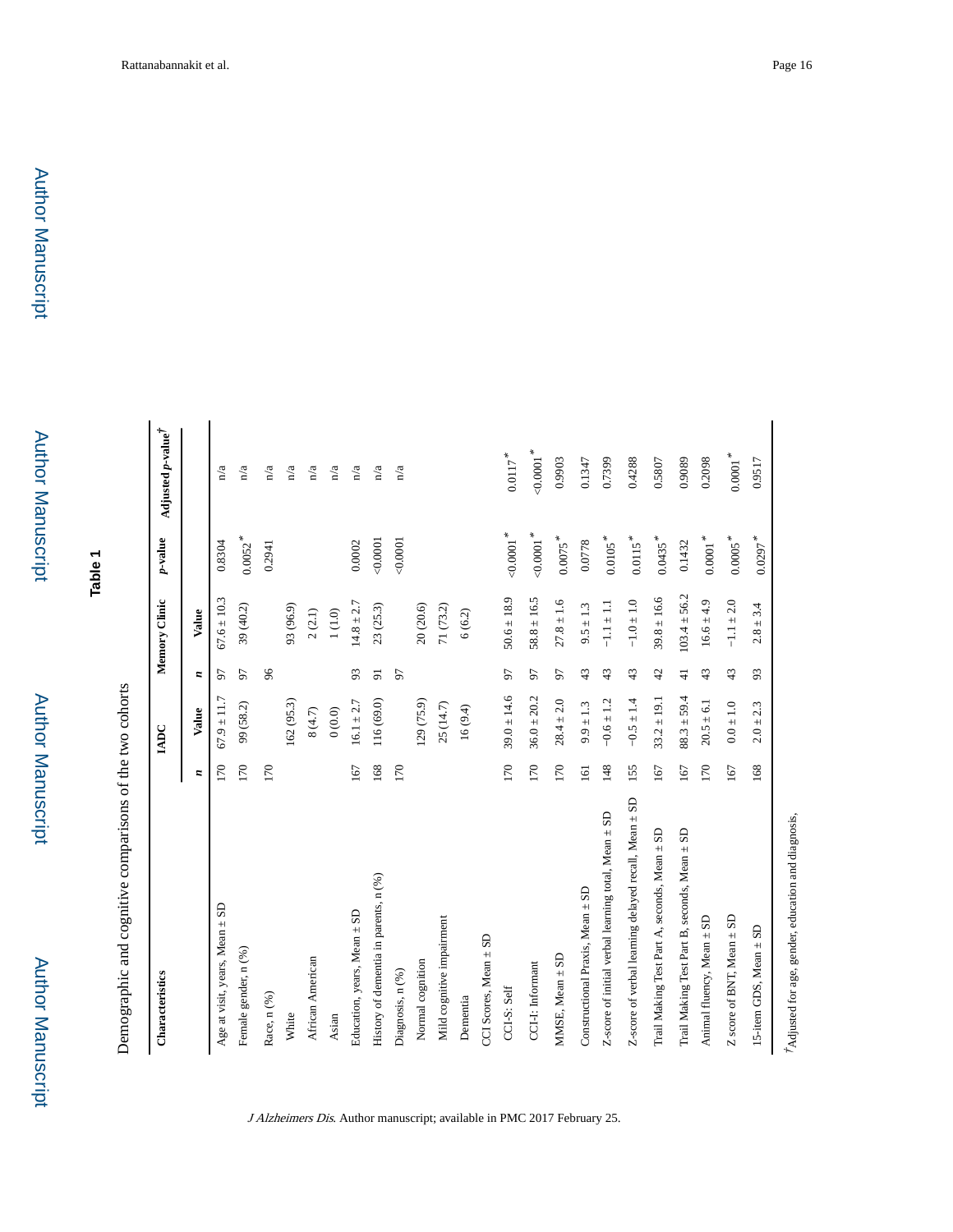\*Significance with  $\gamma$  significance with  $p < 0.05$ , IADC, Indiana Alzheimer Disease Center; CCI, Cognitive Change Index; MMSE, Mini-Mental State Examination; BNT, Boston Naming Test; GDS, Geriatric Depression Scale; n/a, not applicable. IADC, Indiana Alzheimer Disease Center; CCI, Cognitive Change Index; MMSE, Mini-Mental State Examination; BNT, Boston Naming Test; GDS, Geriatric Depression Scale; n/a, not applicable.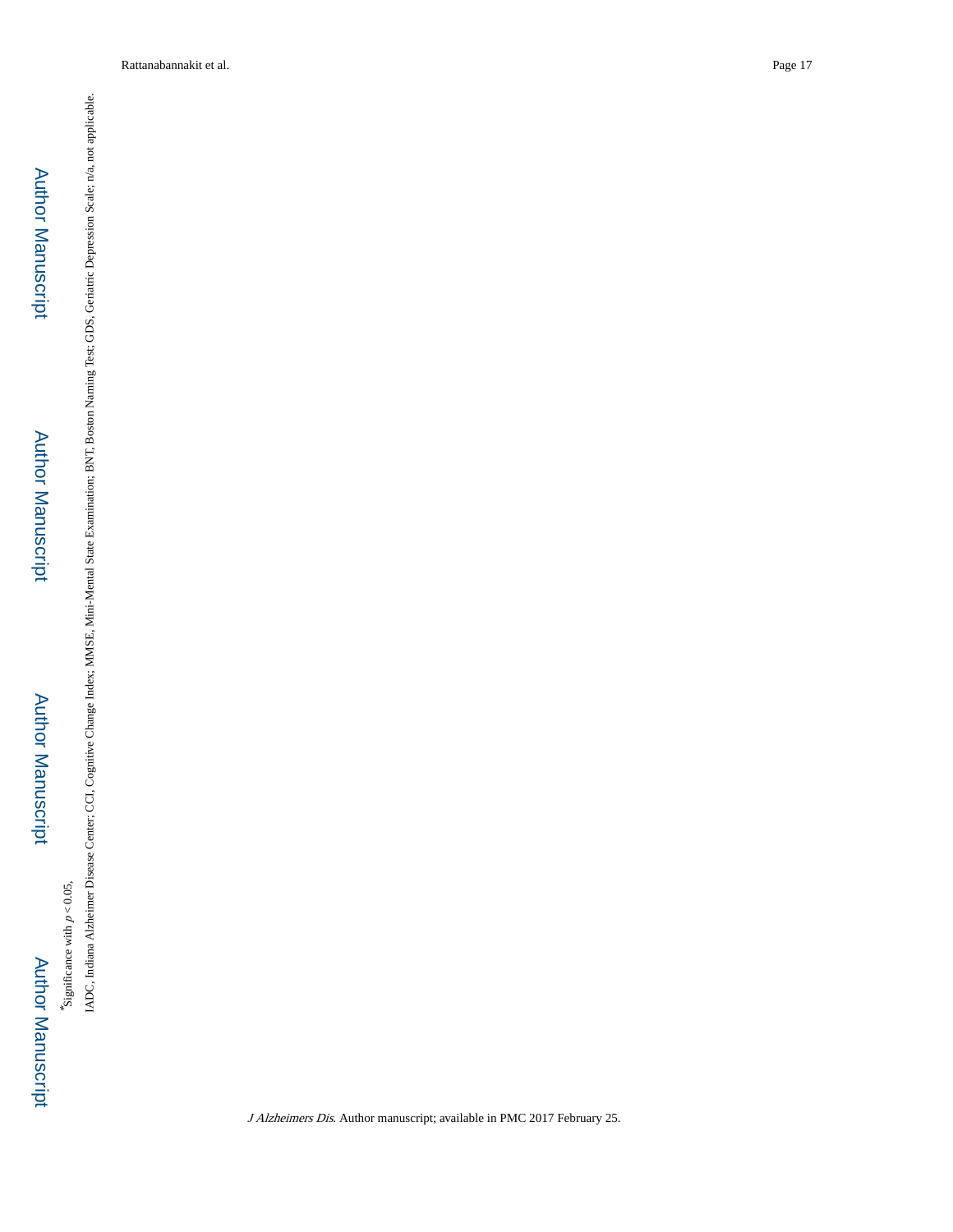Author Manuscript

**Author Manuscript** 

| <b>CCI</b> scores                                                                                                                                                                                                                                          | Cognitively normal Mild Cognitive | Impairment (MCI)                                  | Dementia (D)             | <i>p</i> -value | Sidak adjusted $p < 0.05$ )<br><b>Significant Pairs</b> |
|------------------------------------------------------------------------------------------------------------------------------------------------------------------------------------------------------------------------------------------------------------|-----------------------------------|---------------------------------------------------|--------------------------|-----------------|---------------------------------------------------------|
| CCI-S: Self                                                                                                                                                                                                                                                |                                   | $38.5 \pm 15.9$ (20, 94) $49.5 \pm 17.3$ (21, 91) | $47.9 \pm 14.8$ (20, 77) | 0.0001          | CN <mci, d<="" td=""></mci,>                            |
| CCI-I: Informant                                                                                                                                                                                                                                           |                                   | $31.5 \pm 16.1$ (20, 98) $58.5 \pm 16.8$ (20, 92) | $68.6 \pm 15.7$ (24, 87) | 0.0001          | $C N < M C 1$ , $D$ ; $M C 1 < D$                       |
| COL-D: CCL-S minus CCL-S minus CCL-S (200 -45) $-9.5(-57, 30.8 + 20.8 + 20.8 + 20.8 + 20.8 + 20.8 + 20.8 + 20.8 + 20.8 + 20.8 + 20.8 + 20.8 + 20.8 + 20.8 + 20.8 + 20.8 + 20.8 + 20.8 + 20.8 + 20.8 + 20.8 + 20.8 + 20.8 + 20.8 + 20.8 + 20.8 + 20.8 + 20$ |                                   |                                                   |                          |                 |                                                         |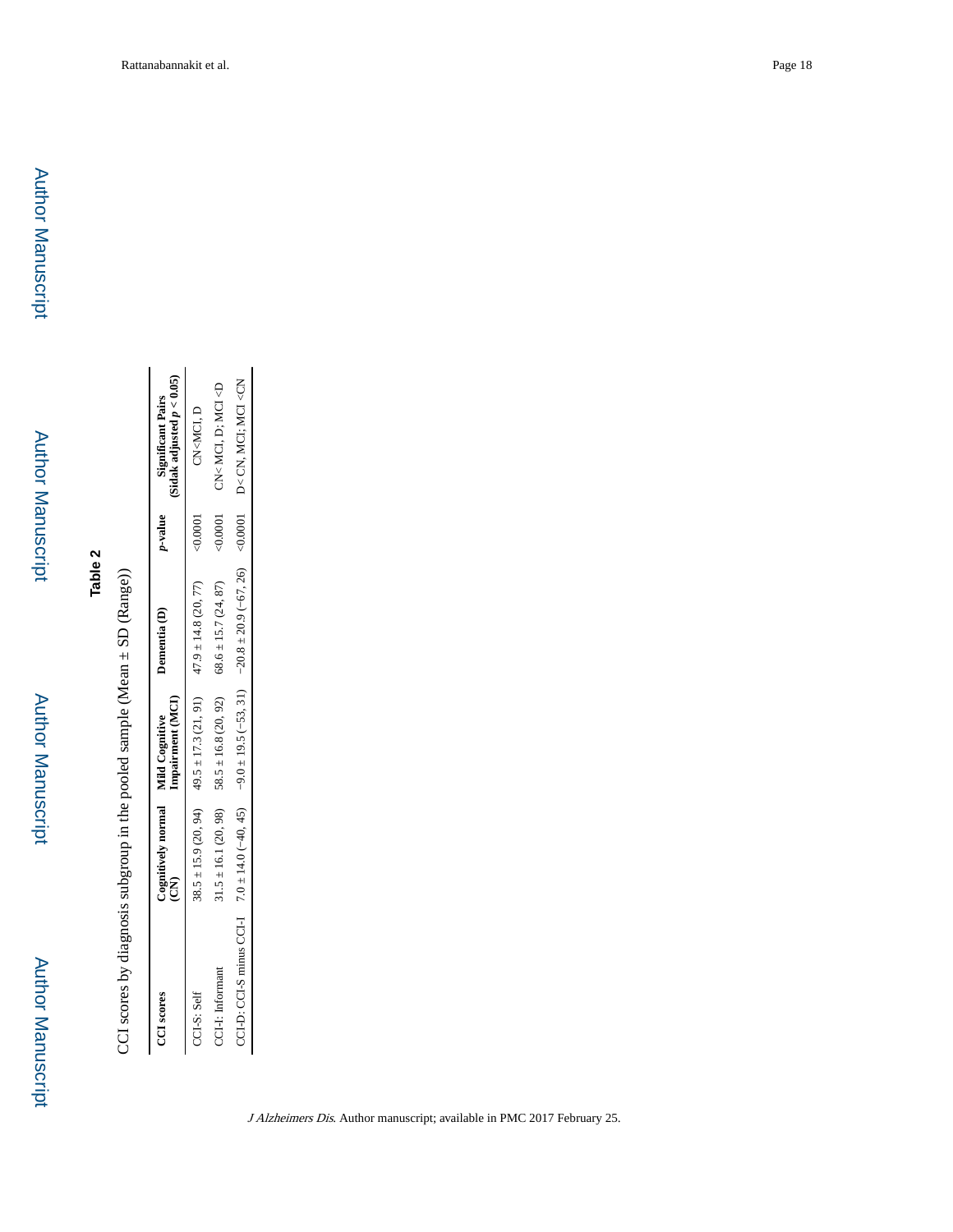| Objective tests                                 |                  |                                    | Pearson correlation coefficient (r) and p-value |                                     |                   | Partial correlation coefficient (r) and p-value<br>after adjusting for age, gender and education |                                      |                                     |
|-------------------------------------------------|------------------|------------------------------------|-------------------------------------------------|-------------------------------------|-------------------|--------------------------------------------------------------------------------------------------|--------------------------------------|-------------------------------------|
|                                                 | Ξ                | $CCI-S$                            | <b>CCLI</b>                                     | CCI-D                               | $\blacksquare$    | $CCI-S$                                                                                          | <b>CCI-I</b>                         | CCL-D                               |
| MMSE                                            | 267              | p < 0.0001<br>$-0.27$ <sup>*</sup> | p < 0.0001<br>$-0.43$ <sup>*</sup>              | p < 0.0001<br>$0.24$ <sup>*</sup>   | 260               | $p = 0.0002$<br>$-0.23$ <sup>*</sup>                                                             | p < 0.0001<br>$-0.38$ <sup>*</sup>   | $p = 0.0004$<br>$0.22$ <sup>*</sup> |
| Constructional<br>Praxis                        | <b>204</b>       | p < 0.0001<br>$-0.28$ <sup>*</sup> | $p = 0.0002$<br>$-0.26$ <sup>*</sup>            | $p=0.57$<br>0.04                    | 200               | p < 0.0001<br>$-0.28$ <sup>*</sup>                                                               | $p = 0.0007$<br>$-0.24$ <sup>*</sup> | $p = 0.80$<br>0.02                  |
| Z-score of initial<br>verbal learning<br>total  | $\overline{191}$ | p < 0.0001<br>$-0.33$ <sup>*</sup> | p < 0.0001<br>$-0.47$ <sup>*</sup>              | $p = 0.0003$<br>$0.26$ <sup>*</sup> | p < 0.0001<br>187 | p < 0.0001<br>$-0.32$ <sup>*</sup>                                                               | $p = 0.003$<br>$-0.44$ <sup>*</sup>  | $0.22$ <sup>*</sup>                 |
| Z-score of verbal<br>learning delayed<br>recall | 198              | p < 0.0001<br>$-0.31$ <sup>*</sup> | p < 0.0001<br>$-0.44$ <sup>*</sup>              | $p = 0.0006$<br>$0.24$ <sup>*</sup> | 194               | p < 0.0001<br>$-0.29$ <sup>*</sup>                                                               | p < 0.0001<br>$-0.42$ <sup>*</sup>   | $p = 0.002$<br>$0.22$ <sup>*</sup>  |
| Trail Making Test<br>Part A, time (s)           | 209              | p < 0.0001<br>$0.36$ <sup>*</sup>  | p < 0.0001<br>$0.42$ <sup>*</sup>               | $p = 0.02$<br>$-0.16$ <sup>*</sup>  | 206               | p < 0.0001<br>$0.35*$                                                                            | p < 0.0001<br>$0.39 *$               | $p = 0.08$<br>$-0.12$               |
| Trail Making Test<br>Part B, time (s)           | 208              | p < 0.0001<br>$0.42$ <sup>*</sup>  | p < 0.0001<br>$0.45*$                           | $p = 0.03$<br>$-0.15$ <sup>*</sup>  | 205               | p < 0.0001<br>$0.42$ <sup>*</sup>                                                                | p < 0.0001<br>$0.43$ <sup>*</sup>    | $p = 0.14$<br>$-0.10$               |
| Animal fluency                                  | 213              | p < 0.0001<br>$-0.38$ <sup>*</sup> | p < 0.0001<br>$-0.46$ <sup>*</sup>              | $p = 0.005$<br>$0.19*$              | 209               | p < 0.0001<br>$-0.35$ <sup>*</sup>                                                               | p < 0.0001<br>$-0.41$ <sup>*</sup>   | $p = 0.03$<br>$0.15*$               |
| Z score of BNT                                  | 210              | p < 0.0001<br>$-0.28$ <sup>*</sup> | p < 0.0001<br>$-0.41$ <sup>*</sup>              | $p = 0.0009$<br>$0.23$ <sup>*</sup> | 207               | $p = 0.0001$<br>$-0.27$ <sup>*</sup>                                                             | p < 0.0001<br>$-0.40$ <sup>*</sup>   | $p = 0.002$<br>$0.22$ <sup>*</sup>  |
| GDS                                             | 261              | p < 0.0001<br>$0.56$ <sup>*</sup>  | p < 0.0001<br>$0.39*$                           | $p = 0.41$<br>005                   | 255               | p < 0.0001<br>$0.55*$                                                                            | p < 0.0001<br>$0.42$ <sup>*</sup>    | $p=0.70$<br>0.02                    |

mant-report; MMSE, Mini-Mental State CCI, Cognitive Change Index; CCI-S, self-report score of CCI; CCI-I, informant-report score of CCI; CCI-D, Difference in CCI score from self-report minus informant-report; MMSE, Mini-Mental State Examination; BNT, Boston Naming Test; GDS, Geriatric Depression Scale; Examination; BNT, Boston Naming Test; GDS, Geriatric Depression Scale;

\*significance with \*significance with  $p < 0.05$ .

**Table 3**

Author Manuscript

Author Manuscript